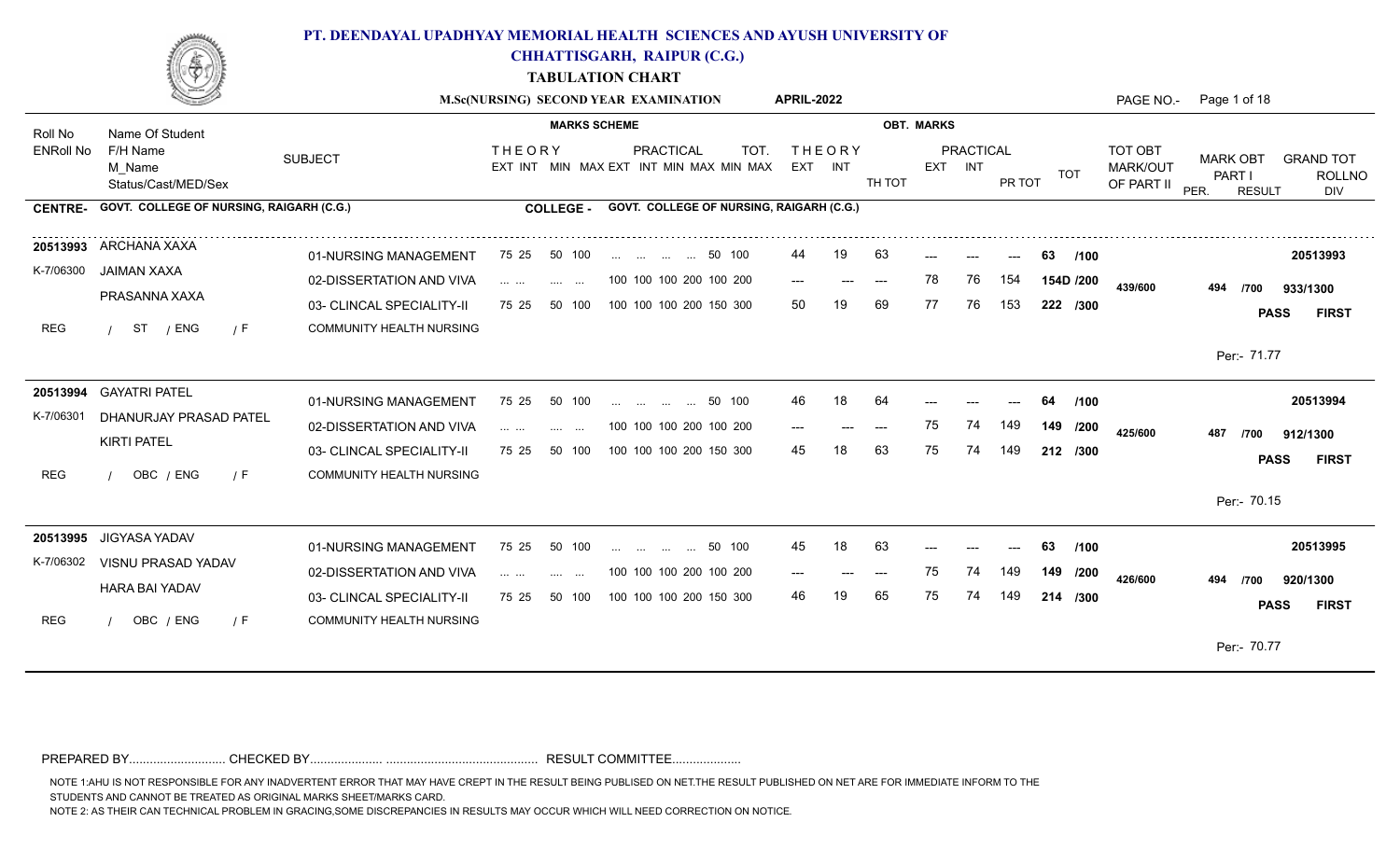

**CHHATTISGARH, RAIPUR (C.G.)**

**TABULATION CHART**

|                  |                                           |                                 |                                                                                                                                                                                                | M.Sc(NURSING) SECOND YEAR EXAMINATION                                     | <b>APRIL-2022</b>                                |        |                   |                     |             |                                                 | PAGE NO.- Page 2 of 18                             |                                          |
|------------------|-------------------------------------------|---------------------------------|------------------------------------------------------------------------------------------------------------------------------------------------------------------------------------------------|---------------------------------------------------------------------------|--------------------------------------------------|--------|-------------------|---------------------|-------------|-------------------------------------------------|----------------------------------------------------|------------------------------------------|
| Roll No          | Name Of Student                           |                                 | <b>MARKS SCHEME</b>                                                                                                                                                                            |                                                                           |                                                  |        | <b>OBT. MARKS</b> |                     |             |                                                 |                                                    |                                          |
| <b>ENRoll No</b> | F/H Name<br>M Name<br>Status/Cast/MED/Sex | <b>SUBJECT</b>                  | <b>THEORY</b>                                                                                                                                                                                  | <b>PRACTICAL</b><br><b>TOT</b><br>EXT INT MIN MAX EXT INT MIN MAX MIN MAX | THEORY<br>EXT INT                                | TH TOT | EXT INT           | PRACTICAL<br>PR TOT | TOT         | <b>TOT OBT</b><br><b>MARK/OUT</b><br>OF PART II | <b>MARK OBT</b><br>PART I<br>PER.<br><b>RESULT</b> | <b>GRAND TOT</b><br><b>ROLLNO</b><br>DIV |
| <b>CENTRE-</b>   | GOVT. COLLEGE OF NURSING, RAIGARH (C.G.)  |                                 | <b>COLLEGE -</b>                                                                                                                                                                               | GOVT. COLLEGE OF NURSING, RAIGARH (C.G.)                                  |                                                  |        |                   |                     |             |                                                 |                                                    |                                          |
|                  | 20513996 KHUSHBOO SINGH                   | 01-NURSING MANAGEMENT           | 75 25<br>50 100                                                                                                                                                                                | 50 100                                                                    | 43.<br>17                                        | 60     |                   |                     | 60.<br>/100 |                                                 |                                                    | 20513996                                 |
|                  | K-7/06303 KEDAR SINGH                     | 02-DISSERTATION AND VIVA        | $\mathcal{L}_{\mathcal{A}}$ and $\mathcal{L}_{\mathcal{A}}$ .<br><b>Contract Contract</b>                                                                                                      | 100 100 100 200 100 200                                                   | $\qquad \qquad - -$<br>$\qquad \qquad -\qquad -$ | $---$  | 75                | 149<br>74           | 149 /200    | 422/600                                         | 471 /700                                           | 893/1300                                 |
|                  | <b>FULKUNWAR</b>                          | 03- CLINCAL SPECIALITY-II       | 75 25<br>50 100                                                                                                                                                                                | 100 100 100 200 150 300                                                   | 46                                               | 64     |                   | 74<br>149           | 213 /300    |                                                 | <b>PASS</b>                                        | <b>FIRST</b>                             |
| REG              | ST<br>/ ENG<br>/ F                        | COMMUNITY HEALTH NURSING        |                                                                                                                                                                                                |                                                                           |                                                  |        |                   |                     |             |                                                 |                                                    |                                          |
|                  |                                           |                                 |                                                                                                                                                                                                |                                                                           |                                                  |        |                   |                     |             |                                                 | Per:- 68.69                                        |                                          |
|                  | 20513997 NAMRATA KHURANA                  | 01-NURSING MANAGEMENT           | 75 25<br>50 100                                                                                                                                                                                | 50 100<br><b>Contract Contract</b><br>and the state                       | 18<br>41                                         | 59     |                   |                     | 59<br>/100  |                                                 |                                                    | 20513997                                 |
| K-7/06304        | RAM NIWAS KHURANA                         | 02-DISSERTATION AND VIVA        | $\mathbf{1}$ and $\mathbf{1}$ and $\mathbf{1}$<br><b>Service Contract</b>                                                                                                                      | 100 100 100 200 100 200                                                   | $---$                                            | $---$  | 75                | 73<br>148           | 148 /200    | 419/600                                         | 484<br>/700                                        | 903/1300                                 |
|                  | RAJESHWARI KHURANA                        | 03- CLINCAL SPECIALITY-II       | 50 100<br>75 25                                                                                                                                                                                | 100 100 100 200 150 300                                                   | 47                                               | 65     | 74                | 73<br>147           | 212 /300    |                                                 | <b>PASS</b>                                        | <b>FIRST</b>                             |
| <b>REG</b>       | SC<br>/ ENG<br>/ F                        | <b>COMMUNITY HEALTH NURSING</b> |                                                                                                                                                                                                |                                                                           |                                                  |        |                   |                     |             |                                                 |                                                    |                                          |
|                  |                                           |                                 |                                                                                                                                                                                                |                                                                           |                                                  |        |                   |                     |             |                                                 | Per:- 69.46                                        |                                          |
|                  | 20514041 DEEPA VYAPARI                    | 01-NURSING MANAGEMENT           | 75 25<br>50 100                                                                                                                                                                                | 50 100                                                                    | 39<br>18                                         | -57    |                   | $---$               | /100<br>57  |                                                 |                                                    | 20514041                                 |
| K-7/06348        | SHANKAR VYAPARI                           | 02-DISSERTATION AND VIVA        | $\label{eq:1} \mathbf{1}_{\mathbf{1}}\mathbf{1}_{\mathbf{2}}\mathbf{1}_{\mathbf{3}}\cdots\mathbf{1}_{\mathbf{4}}\mathbf{1}_{\mathbf{4}}\mathbf{1}_{\mathbf{5}}$<br>$\sim 100$<br>$\sim$ $\sim$ | 100 100 100 200 100 200                                                   | $---$                                            | $---$  | 75                | 75<br>150           | 150D /200   | 426/600                                         | 496<br>/700                                        | 922/1300                                 |
|                  | REKHA VYAPARI                             | 03- CLINCAL SPECIALITY-II       | 75 25<br>50 100                                                                                                                                                                                | 100 100 100 200 150 300                                                   | 50                                               | 69     | 75                | 75<br>150           | 219 /300    |                                                 | <b>PASS</b>                                        | <b>FIRST</b>                             |
| <b>REG</b>       | GEN / ENG<br>7 F                          | MEDICAL SURGICAL NURSING        |                                                                                                                                                                                                |                                                                           |                                                  |        |                   |                     |             |                                                 |                                                    |                                          |
|                  |                                           |                                 |                                                                                                                                                                                                |                                                                           |                                                  |        |                   |                     |             |                                                 | Per:- 70.92                                        |                                          |

PREPARED BY............................ CHECKED BY..................... ............................................ RESULT COMMITTEE....................

NOTE 1:AHU IS NOT RESPONSIBLE FOR ANY INADVERTENT ERROR THAT MAY HAVE CREPT IN THE RESULT BEING PUBLISED ON NET.THE RESULT PUBLISHED ON NET ARE FOR IMMEDIATE INFORM TO THE

STUDENTS AND CANNOT BE TREATED AS ORIGINAL MARKS SHEET/MARKS CARD.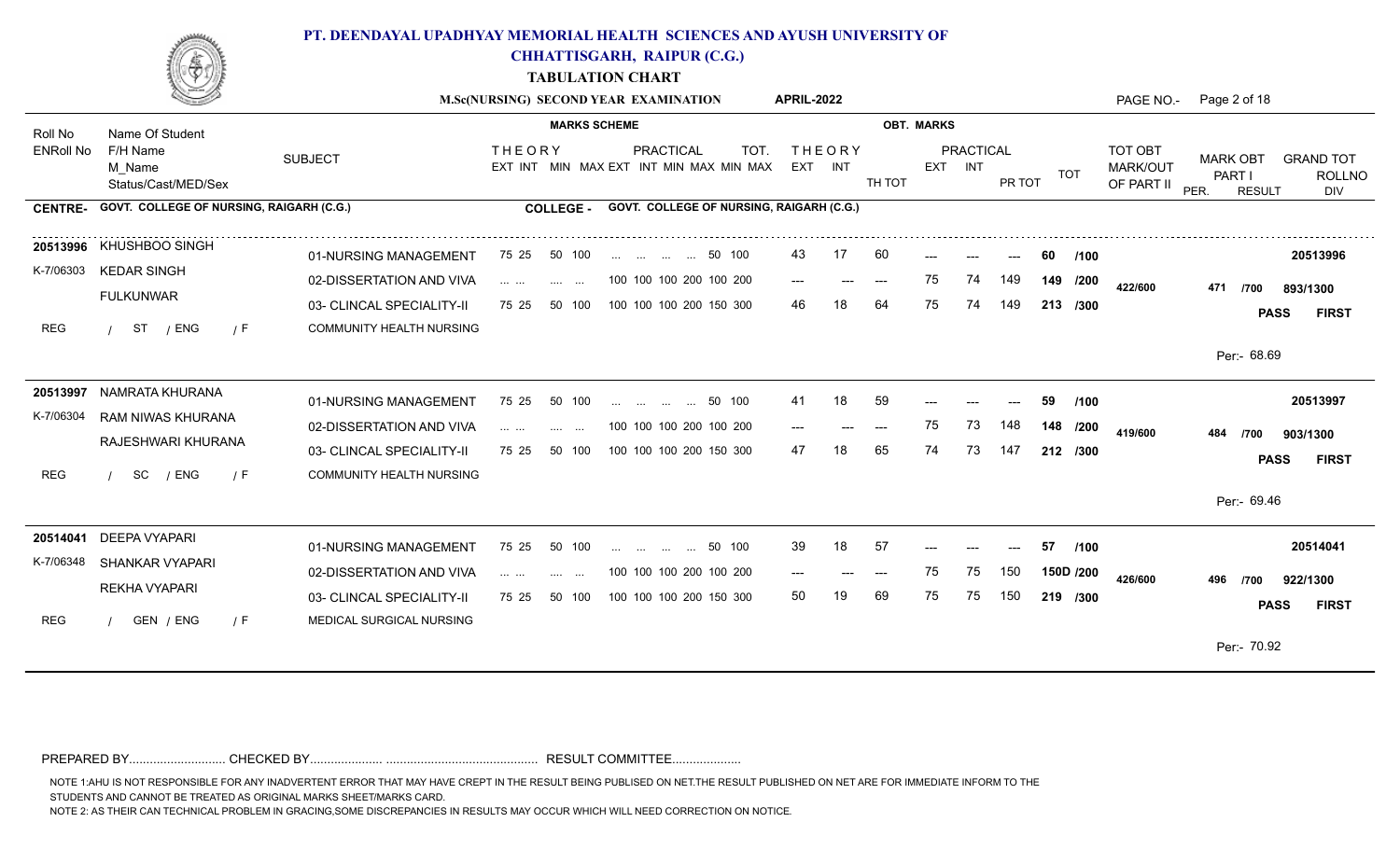

**CHHATTISGARH, RAIPUR (C.G.)**

**TABULATION CHART**

|                  |                                           |                           |                                                                                                                              | M.Sc(NURSING) SECOND YEAR EXAMINATION                              | APRIL-2022               |                   |                             |                      | PAGE NO.-                         | Page 3 of 18                                                                                   |
|------------------|-------------------------------------------|---------------------------|------------------------------------------------------------------------------------------------------------------------------|--------------------------------------------------------------------|--------------------------|-------------------|-----------------------------|----------------------|-----------------------------------|------------------------------------------------------------------------------------------------|
| Roll No          | Name Of Student                           |                           |                                                                                                                              | <b>MARKS SCHEME</b>                                                |                          | <b>OBT. MARKS</b> |                             |                      |                                   |                                                                                                |
| <b>ENRoll No</b> | F/H Name<br>M Name<br>Status/Cast/MED/Sex | <b>SUBJECT</b>            | <b>THEORY</b>                                                                                                                | PRACTICAL<br><b>TOT</b><br>EXT INT MIN MAX EXT INT MIN MAX MIN MAX | <b>THEORY</b><br>EXT INT | TH TOT            | <b>PRACTICAL</b><br>EXT INT | <b>TOT</b><br>PR TOT | TOT OBT<br>MARK/OUT<br>OF PART II | <b>MARK OBT</b><br><b>GRAND TOT</b><br>PART I<br><b>ROLLNO</b><br>PER.<br><b>RESULT</b><br>DIV |
| <b>CENTRE-</b>   | GOVT. COLLEGE OF NURSING, RAIGARH (C.G.)  |                           | <b>COLLEGE -</b>                                                                                                             | GOVT. COLLEGE OF NURSING, RAIGARH (C.G.)                           |                          |                   |                             |                      |                                   |                                                                                                |
|                  | 20514042 MEGHA KASHIPURI                  | 01-NURSING MANAGEMENT     | 75 25<br>50 100                                                                                                              | 50 100                                                             | 18<br>33                 | -51               |                             | /100<br>-51          |                                   | 20514042                                                                                       |
| K-7/06349        | PUNILAL KASHIPURI                         | 02-DISSERTATION AND VIVA  | $\mathcal{L}_{\mathcal{F}}$ and $\mathcal{L}_{\mathcal{F}}$ . The same $\mathcal{L}_{\mathcal{F}}$<br><b>Service Control</b> | 100 100 100 200 100 200                                            | $---$<br>$---$           | 78<br>$---$       | 153<br>75                   | 153D /200            | 419/600                           | 465<br>884/1300<br>/700                                                                        |
|                  | <b>MALTI KASHIPURI</b>                    | 03- CLINCAL SPECIALITY-II | 50 100<br>75 25                                                                                                              | 100 100 100 200 150 300                                            | 43                       | 62<br>78          | 75<br>153                   | 215 /300             |                                   | <b>PASS</b><br><b>FIRST</b>                                                                    |
| REG              | OBC / ENG<br>/ F                          | MEDICAL SURGICAL NURSING  |                                                                                                                              |                                                                    |                          |                   |                             |                      |                                   |                                                                                                |
|                  |                                           |                           |                                                                                                                              |                                                                    |                          |                   |                             |                      |                                   | Per:- 68.00                                                                                    |
|                  | 20514043 SONAM TOPPO                      | 01-NURSING MANAGEMENT     | 75 25<br>50 100                                                                                                              | 50 100<br>and the same state of the same                           | 19<br>34                 | 53                |                             | 53<br>/100           |                                   | 20514043                                                                                       |
| K-7/06350        | AJAYDAN TOPPO                             | 02-DISSERTATION AND VIVA  | .<br><b>Service</b><br>$\cdots$                                                                                              | 100 100 100 200 100 200                                            | $---$                    | 70<br>$---$       | 75<br>145                   | 145 /200             | 406/600                           | 466<br>/700<br>872/1300                                                                        |
|                  | <b>BALAMDINA TOPPO</b>                    | 03- CLINCAL SPECIALITY-II | 75 25<br>50 100                                                                                                              | 100 100 100 200 150 300                                            | 45                       | 63<br>70          | 75<br>145                   | 208 /300             |                                   | <b>PASS</b><br><b>FIRST</b>                                                                    |
| <b>REG</b>       | <b>ST</b><br>/ ENG<br>/ F                 | MEDICAL SURGICAL NURSING  |                                                                                                                              |                                                                    |                          |                   |                             |                      |                                   |                                                                                                |
|                  |                                           |                           |                                                                                                                              |                                                                    |                          |                   |                             |                      |                                   | Per:- 67.08                                                                                    |
|                  | 20514044 SUPRIYA XAXA                     | 01-NURSING MANAGEMENT     | 75 25<br>50 100                                                                                                              | 50 100<br>$\mathbf{r}$ . The state of $\mathbf{r}$                 | 19<br>41                 | 60                |                             | 60<br>/100           |                                   | 20514044                                                                                       |
| K-7/06351        | DAULE XAXA                                | 02-DISSERTATION AND VIVA  | and the con-<br>$\ldots$ .<br>$\sim 100$                                                                                     | 100 100 100 200 100 200                                            | ---                      | 69<br>$---$       | 74<br>143                   | 143 /200             | 412/600                           | 470<br>882/1300<br>/700                                                                        |
|                  | SHANTI XAXA                               | 03- CLINCAL SPECIALITY-II | 50 100<br>75 25                                                                                                              | 100 100 100 200 150 300                                            | 47                       | 65                | 74<br>144                   | 209 /300             |                                   | <b>PASS</b><br><b>FIRST</b>                                                                    |
| REG              | ST<br>/ ENG<br>/ F                        | MEDICAL SURGICAL NURSING  |                                                                                                                              |                                                                    |                          |                   |                             |                      |                                   |                                                                                                |
|                  |                                           |                           |                                                                                                                              |                                                                    |                          |                   |                             |                      |                                   | Per:- 67.85                                                                                    |
|                  |                                           |                           |                                                                                                                              |                                                                    |                          |                   |                             |                      |                                   |                                                                                                |

PREPARED BY............................ CHECKED BY..................... ............................................ RESULT COMMITTEE....................

NOTE 1:AHU IS NOT RESPONSIBLE FOR ANY INADVERTENT ERROR THAT MAY HAVE CREPT IN THE RESULT BEING PUBLISED ON NET.THE RESULT PUBLISHED ON NET ARE FOR IMMEDIATE INFORM TO THE

STUDENTS AND CANNOT BE TREATED AS ORIGINAL MARKS SHEET/MARKS CARD.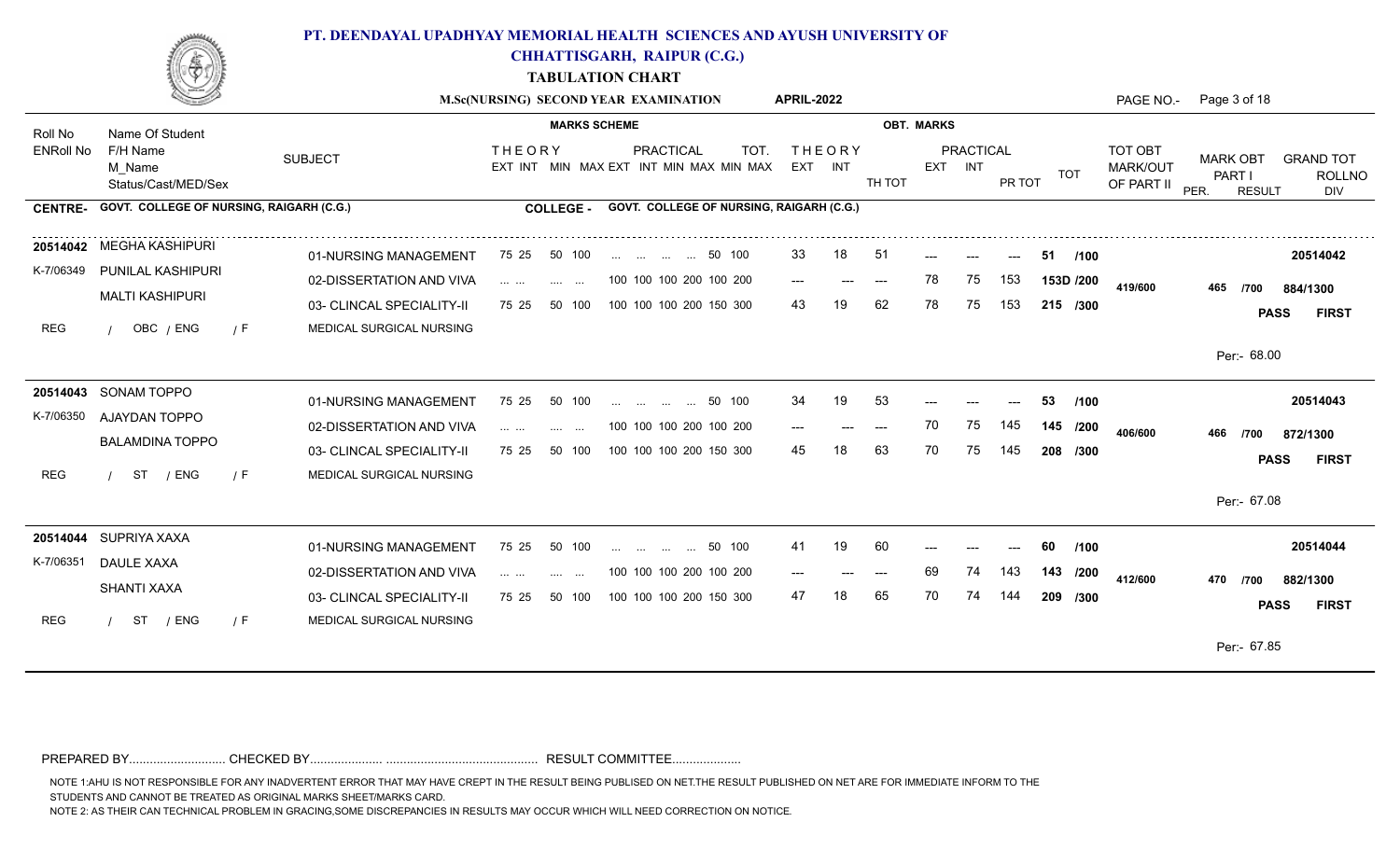

**CHHATTISGARH, RAIPUR (C.G.)**

**TABULATION CHART**

|                |                                           |                           |                                                                                                                                                               | M.Sc(NURSING) SECOND YEAR EXAMINATION                               | <b>APRIL-2022</b>        |                   |                                       |            |                                          | PAGE NO.- Page 4 of 18                                                                         |
|----------------|-------------------------------------------|---------------------------|---------------------------------------------------------------------------------------------------------------------------------------------------------------|---------------------------------------------------------------------|--------------------------|-------------------|---------------------------------------|------------|------------------------------------------|------------------------------------------------------------------------------------------------|
| Roll No        | Name Of Student                           |                           | <b>MARKS SCHEME</b>                                                                                                                                           |                                                                     |                          | <b>OBT. MARKS</b> |                                       |            |                                          |                                                                                                |
| ENRoll No      | F/H Name<br>M Name<br>Status/Cast/MED/Sex | <b>SUBJECT</b>            | <b>THEORY</b>                                                                                                                                                 | <b>PRACTICAL</b><br>TOT.<br>EXT INT MIN MAX EXT INT MIN MAX MIN MAX | <b>THEORY</b><br>EXT INT | TH TOT            | <b>PRACTICAL</b><br>EXT INT<br>PR TOT | TOT        | TOT OBT<br><b>MARK/OUT</b><br>OF PART II | <b>MARK OBT</b><br><b>GRAND TOT</b><br>PART I<br><b>ROLLNO</b><br>PER.<br><b>RESULT</b><br>DIV |
| <b>CENTRE-</b> | GOVT. COLLEGE OF NURSING, RAIGARH (C.G.)  |                           | <b>COLLEGE -</b>                                                                                                                                              | GOVT. COLLEGE OF NURSING, RAIGARH (C.G.)                            |                          |                   |                                       |            |                                          |                                                                                                |
|                | 20514045 URMILA KERKETTA                  | 01-NURSING MANAGEMENT     | 75 25<br>50 100                                                                                                                                               | 50 100                                                              | 39<br>18                 | -57               |                                       | /100<br>57 |                                          | 20514045                                                                                       |
|                | K-7/06352 BHAJAN LAL                      | 02-DISSERTATION AND VIVA  | $\mathbf{1} \cdot \mathbf{1} \cdot \mathbf{1} \cdot \mathbf{1} \cdot \mathbf{1} \cdot \mathbf{1} \cdot \mathbf{1}$<br><b>Contract Contract</b>                | 100 100 100 200 100 200                                             | $---$<br>$---$           | 75<br>$---$       | 75<br>150                             | 150D /200  | 421/600                                  | 481<br>902/1300<br>/700                                                                        |
|                | <b>SULESH BAI</b>                         | 03- CLINCAL SPECIALITY-II | 75 25<br>50 100                                                                                                                                               | 100 100 100 200 150 300                                             | 47<br>19                 | 66<br>73          | 75<br>148                             | 214 /300   |                                          | <b>PASS</b><br><b>FIRST</b>                                                                    |
| <b>REG</b>     | ST<br>/ ENG<br>7 F                        | MEDICAL SURGICAL NURSING  |                                                                                                                                                               |                                                                     |                          |                   |                                       |            |                                          |                                                                                                |
|                |                                           |                           |                                                                                                                                                               |                                                                     |                          |                   |                                       |            |                                          | Per:- 69.38                                                                                    |
|                | 20514129 ANJALI PATEL                     | 01-NURSING MANAGEMENT     | 75 25<br>50 100                                                                                                                                               | 50 100<br>$\mathbf{r}$ . The same state $\mathbf{r}$                | 37<br>18                 | 55                |                                       | 55<br>/100 |                                          | 20514129                                                                                       |
|                | K-7/06436 HARISHANKAR                     | 02-DISSERTATION AND VIVA  | $\cdots$ $\cdots$<br>$\mathbf{L}$ and $\mathbf{L}$ and $\mathbf{L}$                                                                                           | 100 100 100 200 100 200                                             |                          | 74<br>$---$       | 148<br>74                             | 148 /200   | 417/600                                  | 485<br>902/1300<br>/700                                                                        |
|                | <b>LATA KUMARI</b>                        | 03- CLINCAL SPECIALITY-II | 50 100<br>75 25                                                                                                                                               | 100 100 100 200 150 300                                             | 49                       | 67<br>73          | 74<br>147                             | 214 /300   |                                          | <b>PASS</b><br><b>FIRST</b>                                                                    |
| <b>REG</b>     | OBC / ENG<br>/ F                          | MENTAL HEALTH NURSING     |                                                                                                                                                               |                                                                     |                          |                   |                                       |            |                                          |                                                                                                |
|                |                                           |                           |                                                                                                                                                               |                                                                     |                          |                   |                                       |            |                                          | Per:- 69.38                                                                                    |
|                | 20514130 INDU DANSENA                     | 01-NURSING MANAGEMENT     | 50 100<br>75 25                                                                                                                                               | 50 100                                                              | 19<br>41                 | 60                |                                       | 60<br>/100 |                                          | 20514130                                                                                       |
| K-7/06437      | <b>BHOJRAM DANSENA</b>                    | 02-DISSERTATION AND VIVA  | $\mathbf{1} \cdot \mathbf{1} \cdot \mathbf{1} \cdot \mathbf{1} \cdot \mathbf{1} \cdot \mathbf{1} \cdot \mathbf{1}$<br><b>Contract</b><br>$\sim$ $\sim$ $\sim$ | 100 100 100 200 100 200                                             | $---$                    | 72<br>$---$       | 74<br>146                             | 146 /200   | 412/600                                  | 462<br>874/1300<br>/700                                                                        |
|                | <b>TARSILA DANSENA</b>                    | 03- CLINCAL SPECIALITY-II | 75 25<br>50 100                                                                                                                                               | 100 100 100 200 150 300                                             | 41                       | 60<br>72          | 74<br>146                             | 206 /300   |                                          | <b>FIRST</b><br><b>PASS</b>                                                                    |
| <b>REG</b>     | OBC / ENG<br>/ F                          | MENTAL HEALTH NURSING     |                                                                                                                                                               |                                                                     |                          |                   |                                       |            |                                          |                                                                                                |
|                |                                           |                           |                                                                                                                                                               |                                                                     |                          |                   |                                       |            |                                          | Per:- 67.23                                                                                    |

PREPARED BY............................ CHECKED BY..................... ............................................ RESULT COMMITTEE....................

NOTE 1:AHU IS NOT RESPONSIBLE FOR ANY INADVERTENT ERROR THAT MAY HAVE CREPT IN THE RESULT BEING PUBLISED ON NET.THE RESULT PUBLISHED ON NET ARE FOR IMMEDIATE INFORM TO THE

STUDENTS AND CANNOT BE TREATED AS ORIGINAL MARKS SHEET/MARKS CARD.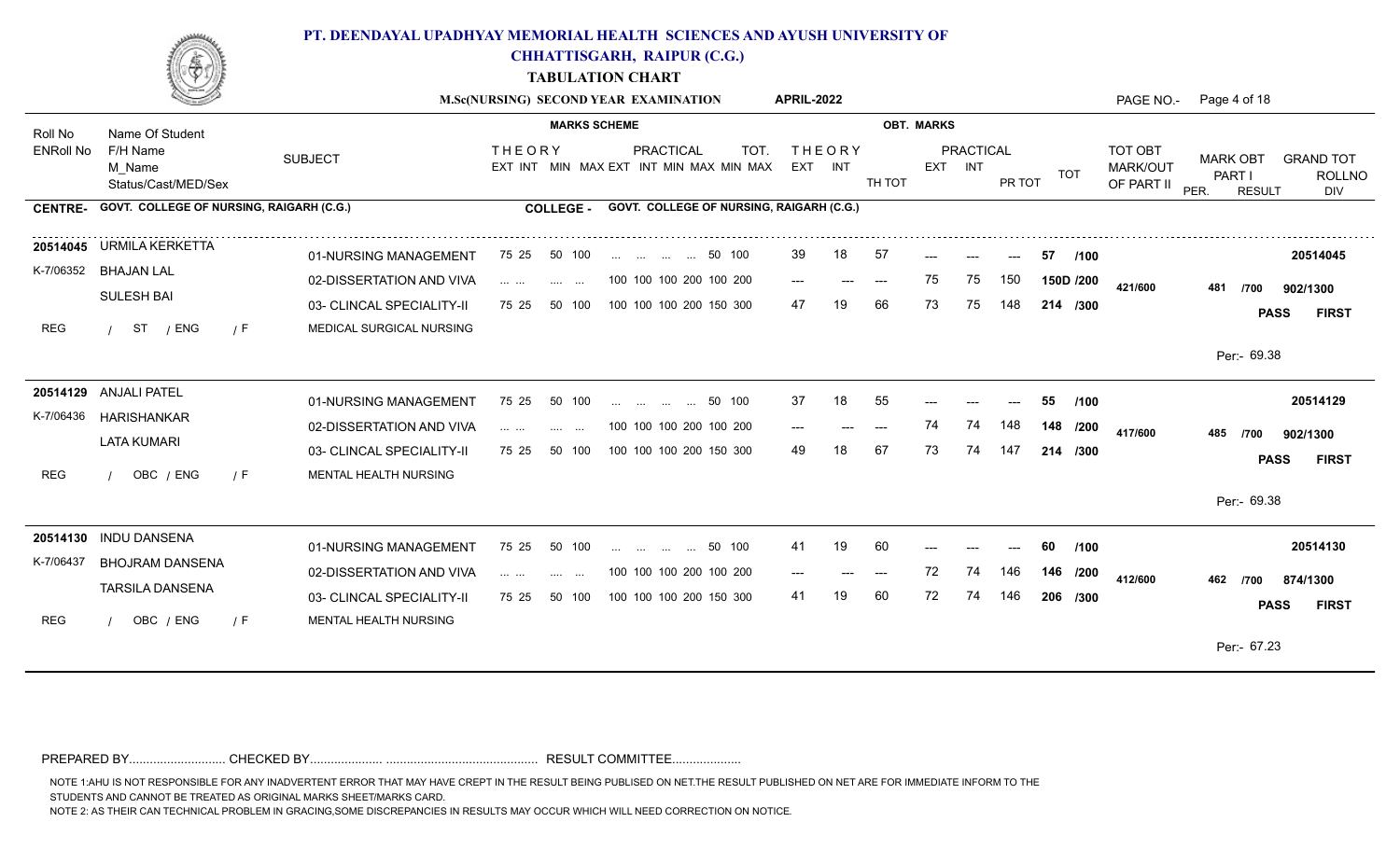

**CHHATTISGARH, RAIPUR (C.G.)**

**TABULATION CHART**

|                  |                                           |                           | M.Sc(NURSING) SECOND YEAR EXAMINATION                                                                              |                            |                         |                          |                                                 | <b>APRIL-2022</b> |                   |        |                   |                             |        |          |      | PAGE NO.- Page 5 of 18                   |                                   |               |                                          |
|------------------|-------------------------------------------|---------------------------|--------------------------------------------------------------------------------------------------------------------|----------------------------|-------------------------|--------------------------|-------------------------------------------------|-------------------|-------------------|--------|-------------------|-----------------------------|--------|----------|------|------------------------------------------|-----------------------------------|---------------|------------------------------------------|
| Roll No          | Name Of Student                           |                           |                                                                                                                    | <b>MARKS SCHEME</b>        |                         |                          |                                                 |                   |                   |        | <b>OBT. MARKS</b> |                             |        |          |      |                                          |                                   |               |                                          |
| <b>ENRoll No</b> | F/H Name<br>M Name<br>Status/Cast/MED/Sex | <b>SUBJECT</b>            | <b>THEORY</b>                                                                                                      |                            |                         | <b>PRACTICAL</b>         | TOT.<br>EXT INT MIN MAX EXT INT MIN MAX MIN MAX |                   | THEORY<br>EXT INT | TH TOT |                   | <b>PRACTICAL</b><br>EXT INT | PR TOT | TOT      |      | <b>TOT OBT</b><br>MARK/OUT<br>OF PART II | <b>MARK OBT</b><br>PART I<br>PER. | <b>RESULT</b> | <b>GRAND TOT</b><br><b>ROLLNO</b><br>DIV |
| <b>CENTRE-</b>   | GOVT. COLLEGE OF NURSING, RAIGARH (C.G.)  |                           |                                                                                                                    | <b>COLLEGE -</b>           |                         |                          | GOVT. COLLEGE OF NURSING, RAIGARH (C.G.)        |                   |                   |        |                   |                             |        |          |      |                                          |                                   |               |                                          |
|                  | 20514131 JACINTA NAYAK                    | 01-NURSING MANAGEMENT     | 75 25                                                                                                              | 50 100                     |                         | 50 100                   |                                                 | 42                | 18                | 60     |                   |                             |        | 60.      | /100 |                                          |                                   |               | 20514131                                 |
| K-7/06438        | <b>JISAYA NAYAK</b>                       | 02-DISSERTATION AND VIVA  | $\mathcal{L}(\mathcal{L})$ . The same                                                                              | <b>Contract Contract</b>   |                         | 100 100 100 200 100 200  |                                                 | $---$             | $---$             | $---$  | 72                | 75                          | 147    | 147 /200 |      | 414/600                                  | 486                               | /700          | 900/1300                                 |
|                  | <b>SORONI NAYAK</b>                       | 03- CLINCAL SPECIALITY-II | 75 25                                                                                                              | 50 100                     |                         | 100 100 100 200 150 300  |                                                 | 40                | 20                | 60     | 72                | 75                          | 147    | 207 /300 |      |                                          |                                   | <b>PASS</b>   | <b>FIRST</b>                             |
| REG              | GEN / ENG<br>$\sqrt{F}$                   | MENTAL HEALTH NURSING     |                                                                                                                    |                            |                         |                          |                                                 |                   |                   |        |                   |                             |        |          |      |                                          |                                   |               |                                          |
|                  |                                           |                           |                                                                                                                    |                            |                         |                          |                                                 |                   |                   |        |                   |                             |        |          |      |                                          | Per:- 69.23                       |               |                                          |
|                  | 20514132 NISHA KUMARI                     | 01-NURSING MANAGEMENT     | 75 25                                                                                                              | 50 100                     | and the same            | <b>Contract Contract</b> | 50 100                                          | 40                | 18                | 58     |                   |                             |        | 58       | /100 |                                          |                                   |               | 20514132                                 |
| K-7/06439        | <b>DULARI</b>                             | 02-DISSERTATION AND VIVA  | $\mathbf{1} \cdot \mathbf{1} \cdot \mathbf{1} \cdot \mathbf{1} \cdot \mathbf{1} \cdot \mathbf{1} \cdot \mathbf{1}$ | <b>Service</b>             |                         | 100 100 100 200 100 200  |                                                 | $---$             | $---$             | $---$  | 74                | 73                          | 147    | 147      | /200 | 408/600                                  | 451<br>/700                       |               | 859/1300                                 |
|                  | <b>JAM BAI</b>                            | 03- CLINCAL SPECIALITY-II | 75 25                                                                                                              | 50 100                     | 100 100 100 200 150 300 |                          |                                                 | 38                |                   | 56     | 74                | 73                          | 147    | 203 /300 |      |                                          |                                   | <b>PASS</b>   | <b>FIRST</b>                             |
| <b>REG</b>       | SC<br>/ ENG<br>/ F                        | MENTAL HEALTH NURSING     |                                                                                                                    |                            |                         |                          |                                                 |                   |                   |        |                   |                             |        |          |      |                                          |                                   |               |                                          |
|                  |                                           |                           |                                                                                                                    |                            |                         |                          |                                                 |                   |                   |        |                   |                             |        |          |      |                                          | Per:- 66.08                       |               |                                          |
|                  | 20514133 POONAM RATRE                     | 01-NURSING MANAGEMENT     | 75 25                                                                                                              | 50 100                     |                         | 50 100                   |                                                 | 40                | 18                | 58     |                   |                             |        | 58       | 1100 |                                          |                                   |               | 20514133                                 |
| K-7/06440        | <b>CHANDAN SINGH RATRE</b>                | 02-DISSERTATION AND VIVA  | and the con-                                                                                                       | <b>Service</b><br>$\cdots$ |                         | 100 100 100 200 100 200  |                                                 | $---$             |                   | $---$  | 73                | 73                          | 146    | 146 /200 |      | 412/600                                  | 476<br>/700                       |               | 888/1300                                 |
|                  | <b>JANKI TATRE</b>                        | 03- CLINCAL SPECIALITY-II | 75 25                                                                                                              | 50 100                     |                         | 100 100 100 200 150 300  |                                                 | 44                |                   | 62     | 73                | 73                          | 146    | 208 /300 |      |                                          |                                   | <b>PASS</b>   | <b>FIRST</b>                             |
| REG              | SC<br>/ ENG<br>/ F                        | MENTAL HEALTH NURSING     |                                                                                                                    |                            |                         |                          |                                                 |                   |                   |        |                   |                             |        |          |      |                                          |                                   |               |                                          |
|                  |                                           |                           |                                                                                                                    |                            |                         |                          |                                                 |                   |                   |        |                   |                             |        |          |      |                                          | Per:- 68.31                       |               |                                          |
|                  |                                           |                           |                                                                                                                    |                            |                         |                          |                                                 |                   |                   |        |                   |                             |        |          |      |                                          |                                   |               |                                          |

PREPARED BY............................ CHECKED BY..................... ............................................ RESULT COMMITTEE....................

NOTE 1:AHU IS NOT RESPONSIBLE FOR ANY INADVERTENT ERROR THAT MAY HAVE CREPT IN THE RESULT BEING PUBLISED ON NET.THE RESULT PUBLISHED ON NET ARE FOR IMMEDIATE INFORM TO THE

STUDENTS AND CANNOT BE TREATED AS ORIGINAL MARKS SHEET/MARKS CARD.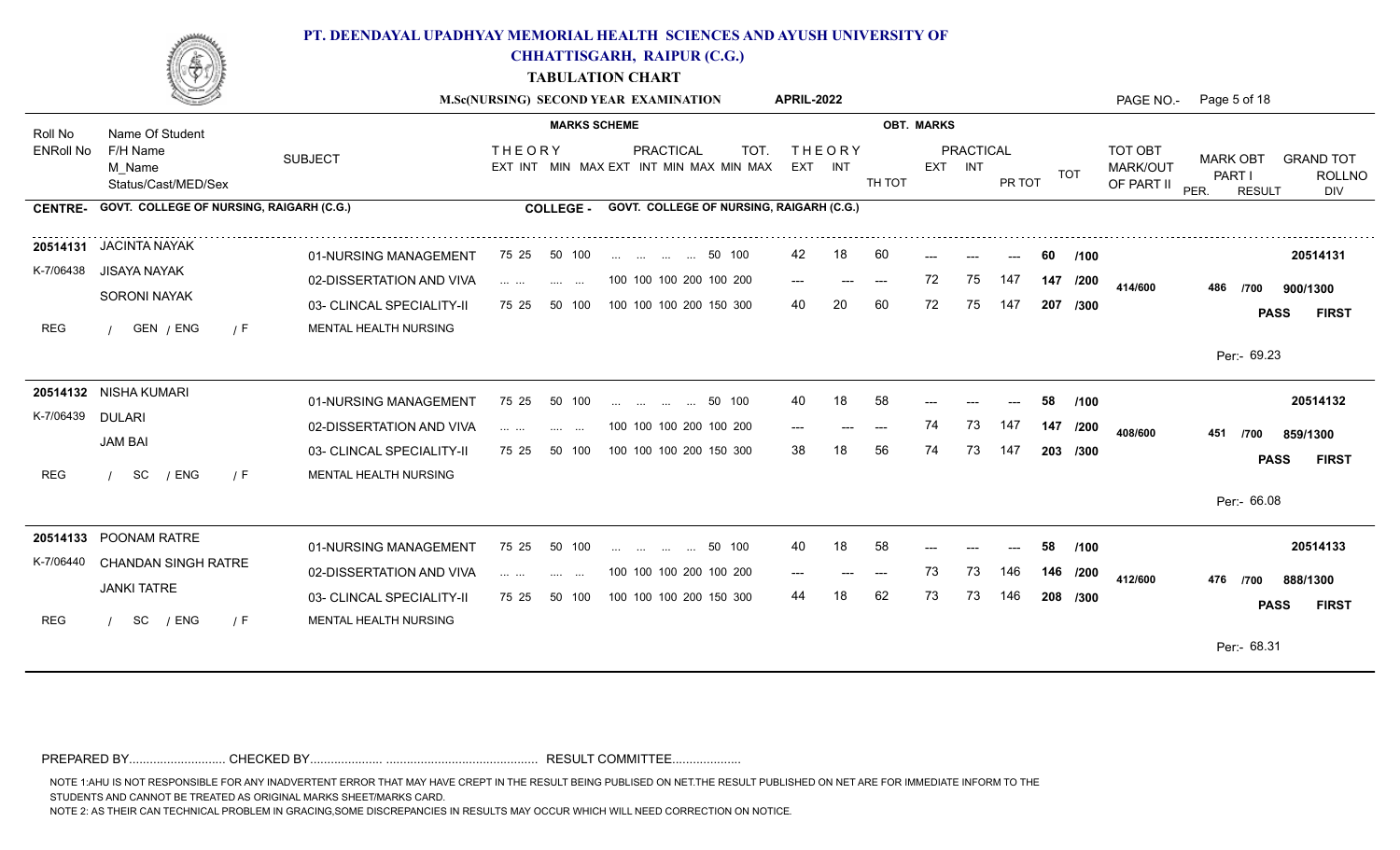

**CHHATTISGARH, RAIPUR (C.G.)**

**TABULATION CHART**

| <b>MARKS SCHEME</b><br><b>OBT. MARKS</b><br>Name Of Student<br><b>THEORY</b><br>TOT OBT<br>F/H Name<br><b>PRACTICAL</b><br><b>TOT</b><br><b>THEORY</b><br>PRACTICAL<br><b>SUBJECT</b><br><b>MARK OBT</b><br>EXT INT MIN MAX EXT INT MIN MAX MIN MAX<br>EXT INT<br>MARK/OUT<br>M Name<br>EXT INT<br>PART I<br>TOT<br>TH TOT<br>OF PART II<br>Status/Cast/MED/Sex<br>PR TOT<br>PER.<br><b>RESULT</b><br>DIV<br>GOVT. COLLEGE OF NURSING, RAIGARH (C.G.)<br>GOVT. COLLEGE OF NURSING, RAIGARH (C.G.)<br><b>COLLEGE -</b><br>50 100<br>75 25<br>45<br>21<br>66<br>01-NURSING MANAGEMENT<br>50 100<br>20514185<br>66<br>/100<br>K-7/06492 VIJAY BHUSHAN EKKA<br>82<br>76<br>158<br>02-DISSERTATION AND VIVA<br>100 100 100 200 100 200<br>158D /200<br>$---$<br>$---$<br>$\cdots$<br>$\qquad \qquad -\qquad -$<br><b>Contract Contract</b><br>452/600<br>511<br>/700<br>963/1300<br><b>LAWRANCIA EKKA</b><br>74<br>03- CLINCAL SPECIALITY-II<br>75 25<br>50 100<br>100 100 100 200 150 300<br>55<br>19<br>78<br>76<br>154<br>228D /300<br><b>FIRST</b><br><b>PASS</b><br>ST<br>/ ENG<br>/ F<br>OBSTETRICAL AND<br><b>GYNAECOLOGICAL NURSING</b><br>Per:- 74.08<br>20<br>75 25<br>50 100<br>61<br>01-NURSING MANAGEMENT<br>41<br>/100<br>20514186<br>50 100<br>61<br>80<br>75<br>155<br>02-DISSERTATION AND VIVA<br>100 100 100 200 100 200<br>155D /200<br>$---$<br>$\mathbf{r}$ . The set of $\mathbf{r}$<br>$\sim 100$<br>$\cdots$<br>438/600<br>495<br>933/1300<br>/700<br>72<br>150<br>50 100<br>100 100 100 200 150 300<br>53<br>75<br>75<br>222 /300<br>03- CLINCAL SPECIALITY-II<br>75 25<br><b>FIRST</b><br><b>PASS</b><br>GEN / ENG<br>/ F<br>OBSTETRICAL AND<br>GYNAECOLOGICAL NURSING<br>Per:- 71.77<br>36<br>18<br>54<br>50 100<br>01-NURSING MANAGEMENT<br>75 25<br>20514187<br>50 100<br>54<br>/100<br>02-DISSERTATION AND VIVA<br>100 100 100 200 100 200<br>74<br>149<br>75<br>149 /200<br>$\mathbf{r}$ . The set of $\mathbf{r}$<br>and the same<br>---<br>$---$<br>418/600<br>470<br>/700<br>888/1300<br>50 100<br>67<br>74<br>03- CLINCAL SPECIALITY-II<br>75 25<br>100 100 100 200 150 300<br>48<br>148<br>215 /300<br>74<br><b>FIRST</b><br><b>PASS</b><br>OBC / ENG<br>OBSTETRICAL AND<br>/ F<br>GYNAECOLOGICAL NURSING<br>Per:- 68.31 |                  |                        |  | M.Sc(NURSING) SECOND YEAR EXAMINATION | <b>APRIL-2022</b> |  |  | PAGE NO.- Page 6 of 18            |
|---------------------------------------------------------------------------------------------------------------------------------------------------------------------------------------------------------------------------------------------------------------------------------------------------------------------------------------------------------------------------------------------------------------------------------------------------------------------------------------------------------------------------------------------------------------------------------------------------------------------------------------------------------------------------------------------------------------------------------------------------------------------------------------------------------------------------------------------------------------------------------------------------------------------------------------------------------------------------------------------------------------------------------------------------------------------------------------------------------------------------------------------------------------------------------------------------------------------------------------------------------------------------------------------------------------------------------------------------------------------------------------------------------------------------------------------------------------------------------------------------------------------------------------------------------------------------------------------------------------------------------------------------------------------------------------------------------------------------------------------------------------------------------------------------------------------------------------------------------------------------------------------------------------------------------------------------------------------------------------------------------------------------------------------------------------------------------------------------------------------------------------------------------------------------------------------------------------------------------------------------------|------------------|------------------------|--|---------------------------------------|-------------------|--|--|-----------------------------------|
|                                                                                                                                                                                                                                                                                                                                                                                                                                                                                                                                                                                                                                                                                                                                                                                                                                                                                                                                                                                                                                                                                                                                                                                                                                                                                                                                                                                                                                                                                                                                                                                                                                                                                                                                                                                                                                                                                                                                                                                                                                                                                                                                                                                                                                                         | Roll No          |                        |  |                                       |                   |  |  |                                   |
|                                                                                                                                                                                                                                                                                                                                                                                                                                                                                                                                                                                                                                                                                                                                                                                                                                                                                                                                                                                                                                                                                                                                                                                                                                                                                                                                                                                                                                                                                                                                                                                                                                                                                                                                                                                                                                                                                                                                                                                                                                                                                                                                                                                                                                                         | <b>ENRoll No</b> |                        |  |                                       |                   |  |  | <b>GRAND TOT</b><br><b>ROLLNO</b> |
|                                                                                                                                                                                                                                                                                                                                                                                                                                                                                                                                                                                                                                                                                                                                                                                                                                                                                                                                                                                                                                                                                                                                                                                                                                                                                                                                                                                                                                                                                                                                                                                                                                                                                                                                                                                                                                                                                                                                                                                                                                                                                                                                                                                                                                                         | <b>CENTRE-</b>   |                        |  |                                       |                   |  |  |                                   |
|                                                                                                                                                                                                                                                                                                                                                                                                                                                                                                                                                                                                                                                                                                                                                                                                                                                                                                                                                                                                                                                                                                                                                                                                                                                                                                                                                                                                                                                                                                                                                                                                                                                                                                                                                                                                                                                                                                                                                                                                                                                                                                                                                                                                                                                         |                  | 20514185 AKANKSHA EKKA |  |                                       |                   |  |  |                                   |
|                                                                                                                                                                                                                                                                                                                                                                                                                                                                                                                                                                                                                                                                                                                                                                                                                                                                                                                                                                                                                                                                                                                                                                                                                                                                                                                                                                                                                                                                                                                                                                                                                                                                                                                                                                                                                                                                                                                                                                                                                                                                                                                                                                                                                                                         |                  |                        |  |                                       |                   |  |  |                                   |
|                                                                                                                                                                                                                                                                                                                                                                                                                                                                                                                                                                                                                                                                                                                                                                                                                                                                                                                                                                                                                                                                                                                                                                                                                                                                                                                                                                                                                                                                                                                                                                                                                                                                                                                                                                                                                                                                                                                                                                                                                                                                                                                                                                                                                                                         |                  |                        |  |                                       |                   |  |  |                                   |
|                                                                                                                                                                                                                                                                                                                                                                                                                                                                                                                                                                                                                                                                                                                                                                                                                                                                                                                                                                                                                                                                                                                                                                                                                                                                                                                                                                                                                                                                                                                                                                                                                                                                                                                                                                                                                                                                                                                                                                                                                                                                                                                                                                                                                                                         | <b>REG</b>       |                        |  |                                       |                   |  |  |                                   |
|                                                                                                                                                                                                                                                                                                                                                                                                                                                                                                                                                                                                                                                                                                                                                                                                                                                                                                                                                                                                                                                                                                                                                                                                                                                                                                                                                                                                                                                                                                                                                                                                                                                                                                                                                                                                                                                                                                                                                                                                                                                                                                                                                                                                                                                         |                  | 20514186 DIVYA PATEL   |  |                                       |                   |  |  |                                   |
|                                                                                                                                                                                                                                                                                                                                                                                                                                                                                                                                                                                                                                                                                                                                                                                                                                                                                                                                                                                                                                                                                                                                                                                                                                                                                                                                                                                                                                                                                                                                                                                                                                                                                                                                                                                                                                                                                                                                                                                                                                                                                                                                                                                                                                                         | K-7/06493        | KOUSHAL PRASAD         |  |                                       |                   |  |  |                                   |
|                                                                                                                                                                                                                                                                                                                                                                                                                                                                                                                                                                                                                                                                                                                                                                                                                                                                                                                                                                                                                                                                                                                                                                                                                                                                                                                                                                                                                                                                                                                                                                                                                                                                                                                                                                                                                                                                                                                                                                                                                                                                                                                                                                                                                                                         |                  | SANGEETA               |  |                                       |                   |  |  |                                   |
|                                                                                                                                                                                                                                                                                                                                                                                                                                                                                                                                                                                                                                                                                                                                                                                                                                                                                                                                                                                                                                                                                                                                                                                                                                                                                                                                                                                                                                                                                                                                                                                                                                                                                                                                                                                                                                                                                                                                                                                                                                                                                                                                                                                                                                                         | <b>REG</b>       |                        |  |                                       |                   |  |  |                                   |
|                                                                                                                                                                                                                                                                                                                                                                                                                                                                                                                                                                                                                                                                                                                                                                                                                                                                                                                                                                                                                                                                                                                                                                                                                                                                                                                                                                                                                                                                                                                                                                                                                                                                                                                                                                                                                                                                                                                                                                                                                                                                                                                                                                                                                                                         |                  | 20514187 JYOTI SAHU    |  |                                       |                   |  |  |                                   |
|                                                                                                                                                                                                                                                                                                                                                                                                                                                                                                                                                                                                                                                                                                                                                                                                                                                                                                                                                                                                                                                                                                                                                                                                                                                                                                                                                                                                                                                                                                                                                                                                                                                                                                                                                                                                                                                                                                                                                                                                                                                                                                                                                                                                                                                         | K-7/06494        | RATHU RAM SAHU         |  |                                       |                   |  |  |                                   |
|                                                                                                                                                                                                                                                                                                                                                                                                                                                                                                                                                                                                                                                                                                                                                                                                                                                                                                                                                                                                                                                                                                                                                                                                                                                                                                                                                                                                                                                                                                                                                                                                                                                                                                                                                                                                                                                                                                                                                                                                                                                                                                                                                                                                                                                         |                  | SHAKUNTALA SAHU        |  |                                       |                   |  |  |                                   |
|                                                                                                                                                                                                                                                                                                                                                                                                                                                                                                                                                                                                                                                                                                                                                                                                                                                                                                                                                                                                                                                                                                                                                                                                                                                                                                                                                                                                                                                                                                                                                                                                                                                                                                                                                                                                                                                                                                                                                                                                                                                                                                                                                                                                                                                         | REG              |                        |  |                                       |                   |  |  |                                   |

PREPARED BY............................ CHECKED BY..................... ............................................ RESULT COMMITTEE....................

NOTE 1:AHU IS NOT RESPONSIBLE FOR ANY INADVERTENT ERROR THAT MAY HAVE CREPT IN THE RESULT BEING PUBLISED ON NET.THE RESULT PUBLISHED ON NET ARE FOR IMMEDIATE INFORM TO THE

STUDENTS AND CANNOT BE TREATED AS ORIGINAL MARKS SHEET/MARKS CARD.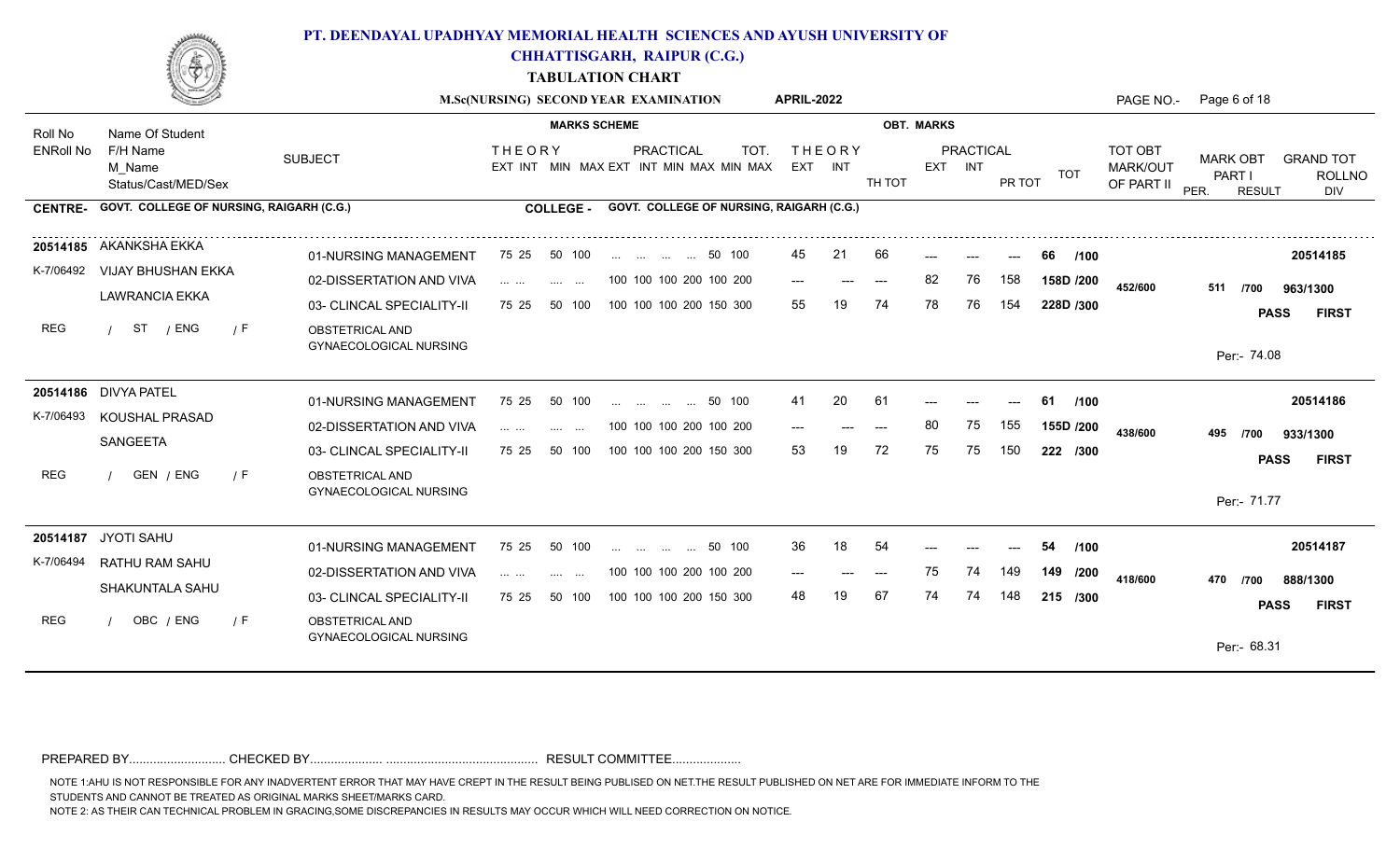

**CHHATTISGARH, RAIPUR (C.G.)**

**TABULATION CHART**

|                  |                                                 |                                                  |                                                                                                                         | M.Sc(NURSING) SECOND YEAR EXAMINATION                               | <b>APRIL-2022</b>            |                   |                                       |                                          | PAGE NO.- Page 7 of 18                                                                         |
|------------------|-------------------------------------------------|--------------------------------------------------|-------------------------------------------------------------------------------------------------------------------------|---------------------------------------------------------------------|------------------------------|-------------------|---------------------------------------|------------------------------------------|------------------------------------------------------------------------------------------------|
| Roll No          | Name Of Student                                 |                                                  | <b>MARKS SCHEME</b>                                                                                                     |                                                                     |                              | <b>OBT. MARKS</b> |                                       |                                          |                                                                                                |
| <b>ENRoll No</b> | F/H Name<br>M Name<br>Status/Cast/MED/Sex       | <b>SUBJECT</b>                                   | <b>THEORY</b>                                                                                                           | <b>PRACTICAL</b><br>TOT.<br>EXT INT MIN MAX EXT INT MIN MAX MIN MAX | <b>THEORY</b><br>EXT INT     | TH TOT            | <b>PRACTICAL</b><br>EXT INT<br>PR TOT | TOT OBT<br>MARK/OUT<br>TOT<br>OF PART II | <b>MARK OBT</b><br><b>GRAND TOT</b><br>PART I<br><b>ROLLNO</b><br>PER.<br>DIV<br><b>RESULT</b> |
| <b>CENTRE-</b>   | <b>GOVT. COLLEGE OF NURSING, RAIGARH (C.G.)</b> |                                                  | <b>COLLEGE -</b>                                                                                                        | GOVT. COLLEGE OF NURSING, RAIGARH (C.G.)                            |                              |                   |                                       |                                          |                                                                                                |
|                  | 20514188 KIRAN SAHU                             | 01-NURSING MANAGEMENT                            | 50 100<br>75 25                                                                                                         | 50 100                                                              | 36<br>19                     | 55                |                                       | /100<br>55                               | 20514188                                                                                       |
| K-7/06495        | SADANAND SAHU                                   | 02-DISSERTATION AND VIVA                         | $\mathcal{L}_{\mathcal{A}}$ and $\mathcal{L}_{\mathcal{A}}$ and $\mathcal{L}_{\mathcal{A}}$<br><b>Contract Contract</b> | 100 100 100 200 100 200                                             | $---$<br>$\qquad \qquad - -$ | 75<br>$---$       | 75<br>150                             | 150D /200<br>419/600                     | 469<br>/700<br>888/1300                                                                        |
|                  | <b>BABY SAHU</b>                                | 03- CLINCAL SPECIALITY-II                        | 75 25<br>50 100                                                                                                         | 100 100 100 200 150 300                                             | 47                           | 65<br>74          | 75<br>149                             | 214 /300                                 | <b>FIRST</b><br><b>PASS</b>                                                                    |
| REG              | OBC / ENG<br>/ F                                | OBSTETRICAL AND<br>GYNAECOLOGICAL NURSING        |                                                                                                                         |                                                                     |                              |                   |                                       |                                          | Per:- 68.31                                                                                    |
|                  | 20514189 RASHMI YADAV                           | 01-NURSING MANAGEMENT                            | 75 25<br>50 100                                                                                                         | 50 100<br>and the same of the same                                  | 21<br>46                     | 67                |                                       | 67<br>/100                               | 20514189                                                                                       |
| K-7/06496        | SANTAN PRASAD YADAV                             | 02-DISSERTATION AND VIVA                         | $\mathbf{1}$ and $\mathbf{1}$ and $\mathbf{1}$<br><b>Service Control</b>                                                | 100 100 100 200 100 200                                             | $---$                        | 79<br>$---$       | 75<br>154                             | 154D /200<br>448/600                     | 518<br>/700<br>966/1300                                                                        |
|                  | <b>ANITA YADAV</b>                              | 03- CLINCAL SPECIALITY-II                        | 50 100<br>75 25                                                                                                         | 100 100 100 200 150 300                                             | 59                           | 78<br>74          | 75<br>149                             | 227D /300                                | <b>PASS</b><br><b>FIRST</b>                                                                    |
| <b>REG</b>       | OBC / ENG<br>/ F                                | OBSTETRICAL AND<br><b>GYNAECOLOGICAL NURSING</b> |                                                                                                                         |                                                                     |                              |                   |                                       |                                          | Per:- 74.31                                                                                    |
|                  | 20514245 NANCY TOPPO                            | 01-NURSING MANAGEMENT                            | 50 100<br>75 25                                                                                                         | 50 100                                                              | 19<br>42                     | -61               | $---$                                 | /100<br>61                               | 20514245                                                                                       |
| K-7/06552        | <b>JUNAS TOPPO</b>                              | 02-DISSERTATION AND VIVA                         | $\mathcal{L}(\mathcal{L}(\mathcal{L}))$ . The $\mathcal{L}(\mathcal{L}(\mathcal{L}))$<br><b>Service Control</b>         | 100 100 100 200 100 200                                             | $---$                        | -77<br>$-$        | 75<br>152                             | 152D /200<br>429/600                     | 483<br>912/1300<br>/700                                                                        |
|                  | SABINA TOPPO                                    | 03- CLINCAL SPECIALITY-II                        | 75 25<br>50 100                                                                                                         | 100 100 100 200 150 300                                             | 47                           | 75<br>66          | 150<br>75                             | 216 /300                                 | <b>PASS</b><br><b>FIRST</b>                                                                    |
| REG              | / ENG<br>ST<br>/ F                              | CHILD HEALTH NURSING                             |                                                                                                                         |                                                                     |                              |                   |                                       |                                          |                                                                                                |
|                  |                                                 |                                                  |                                                                                                                         |                                                                     |                              |                   |                                       |                                          | Per:- 70.15                                                                                    |

PREPARED BY............................ CHECKED BY..................... ............................................ RESULT COMMITTEE....................

NOTE 1:AHU IS NOT RESPONSIBLE FOR ANY INADVERTENT ERROR THAT MAY HAVE CREPT IN THE RESULT BEING PUBLISED ON NET.THE RESULT PUBLISHED ON NET ARE FOR IMMEDIATE INFORM TO THE

STUDENTS AND CANNOT BE TREATED AS ORIGINAL MARKS SHEET/MARKS CARD.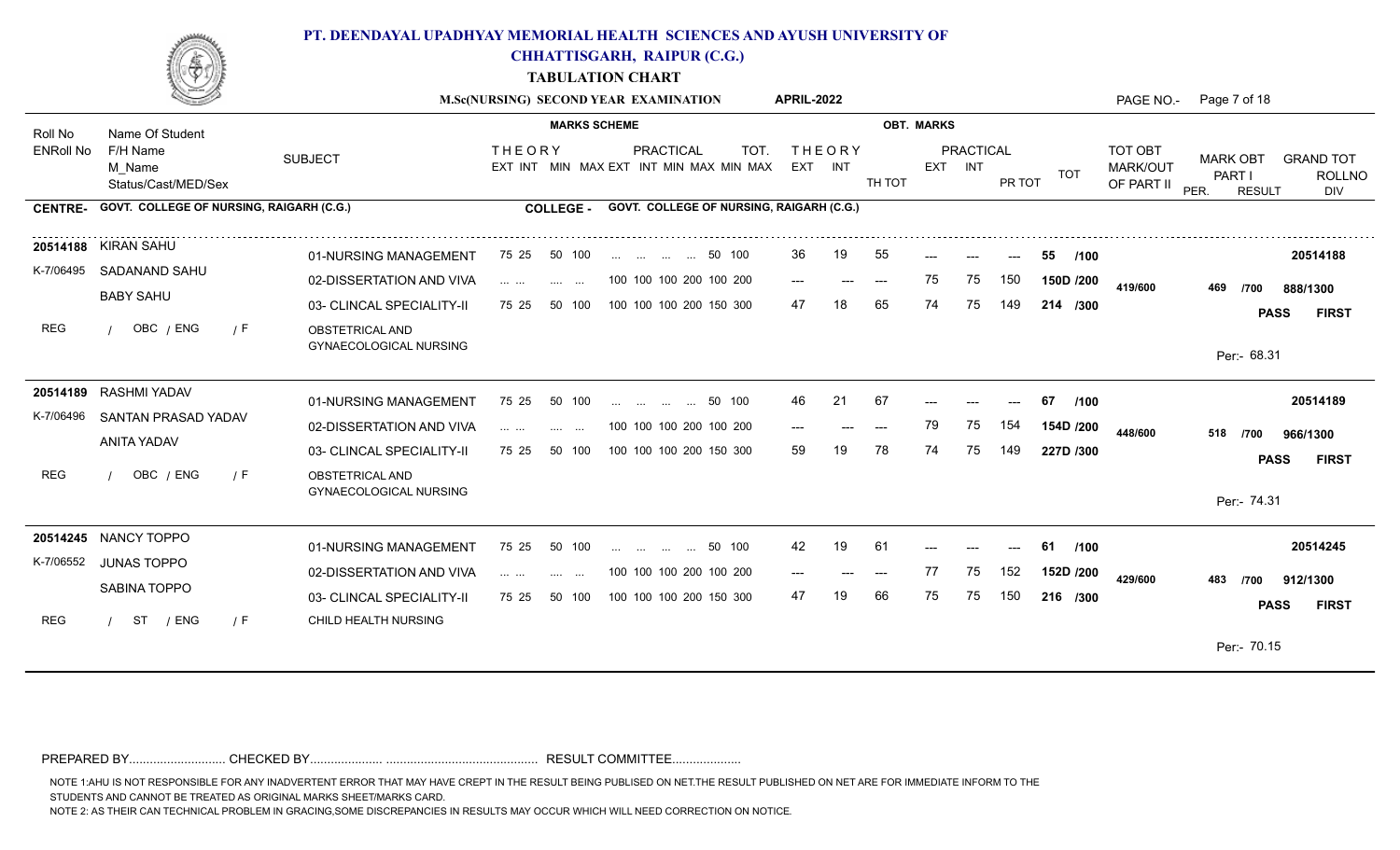

**CHHATTISGARH, RAIPUR (C.G.)**

**TABULATION CHART**

|                |                                           |                           |                                                                                                                                   | M.Sc(NURSING) SECOND YEAR EXAMINATION                               | <b>APRIL-2022</b>         |                |                   |                  |                  |                                                 | PAGE NO.- Page 8 of 18                                                                         |
|----------------|-------------------------------------------|---------------------------|-----------------------------------------------------------------------------------------------------------------------------------|---------------------------------------------------------------------|---------------------------|----------------|-------------------|------------------|------------------|-------------------------------------------------|------------------------------------------------------------------------------------------------|
| Roll No        | Name Of Student                           |                           | <b>MARKS SCHEME</b>                                                                                                               |                                                                     |                           |                | <b>OBT. MARKS</b> |                  |                  |                                                 |                                                                                                |
| ENRoll No      | F/H Name<br>M Name<br>Status/Cast/MED/Sex | <b>SUBJECT</b>            | <b>THEORY</b>                                                                                                                     | <b>PRACTICAL</b><br>TOT.<br>EXT INT MIN MAX EXT INT MIN MAX MIN MAX | <b>THEORY</b><br>EXT INT  | TH TOT         | EXT INT           | <b>PRACTICAL</b> | TOT<br>PR TOT    | <b>TOT OBT</b><br><b>MARK/OUT</b><br>OF PART II | <b>MARK OBT</b><br><b>GRAND TOT</b><br>PART I<br><b>ROLLNO</b><br>PER.<br><b>RESULT</b><br>DIV |
| <b>CENTRE-</b> | GOVT. COLLEGE OF NURSING, RAIGARH (C.G.)  |                           | <b>COLLEGE -</b>                                                                                                                  | GOVT. COLLEGE OF NURSING, RAIGARH (C.G.)                            |                           |                |                   |                  |                  |                                                 |                                                                                                |
|                | 20514246 NEELU ADITYA                     | 01-NURSING MANAGEMENT     | 50 100<br>75 25                                                                                                                   | 50 100                                                              | 39<br>19                  | 58             |                   |                  | 58               | /100                                            | 20514246                                                                                       |
| K-7/06553      | SAMAY LAL                                 | 02-DISSERTATION AND VIVA  | and the con-<br><b>Contract Contract</b>                                                                                          | 100 100 100 200 100 200                                             | $---$                     | $---$<br>$---$ | 76                | 73               | 149<br>149 /200  | 423/600                                         | 483<br>906/1300<br>/700                                                                        |
|                | <b>KRISHNA</b>                            | 03- CLINCAL SPECIALITY-II | 75 25<br>50 100                                                                                                                   | 100 100 100 200 150 300                                             | 49.                       | 67             |                   | 73               | 149<br>216 /300  |                                                 | <b>PASS</b><br><b>FIRST</b>                                                                    |
| <b>REG</b>     | OBC / ENG<br>/ F                          | CHILD HEALTH NURSING      |                                                                                                                                   |                                                                     |                           |                |                   |                  |                  |                                                 |                                                                                                |
|                |                                           |                           |                                                                                                                                   |                                                                     |                           |                |                   |                  |                  |                                                 | Per:- 69.69                                                                                    |
|                | 20514247 NEHA XESS                        | 01-NURSING MANAGEMENT     | 75 25<br>50 100                                                                                                                   | 50 100<br>and the same of the same                                  | 39<br>19                  | 58             |                   |                  | 58               | /100                                            | 20514247                                                                                       |
| K-7/06554      | <b>JOLPHOLHEM XESS</b>                    | 02-DISSERTATION AND VIVA  | $\mathbf{1}$ and $\mathbf{1}$ and $\mathbf{1}$<br><b>Service Contract</b>                                                         | 100 100 100 200 100 200                                             | $\qquad \qquad -\qquad -$ | $---$<br>---   | 75                | 76               | 151<br>151D /200 | 428/600                                         | 472 /700<br>900/1300                                                                           |
|                | <b>ANANDIT XESS</b>                       | 03- CLINCAL SPECIALITY-II | 50 100<br>75 25                                                                                                                   | 100 100 100 200 150 300                                             | 48<br>20                  | 68             | 75                | 76               | 151<br>219 /300  |                                                 | <b>PASS</b><br><b>FIRST</b>                                                                    |
| <b>REG</b>     | ST<br>/ ENG<br>/ F                        | CHILD HEALTH NURSING      |                                                                                                                                   |                                                                     |                           |                |                   |                  |                  |                                                 |                                                                                                |
|                |                                           |                           |                                                                                                                                   |                                                                     |                           |                |                   |                  |                  |                                                 | Per:- 69.23                                                                                    |
|                | 20514248 PRITI GULERY                     | 01-NURSING MANAGEMENT     | 75 25<br>50 100                                                                                                                   | 50 100                                                              | 18<br>33                  | -51            |                   |                  | 51<br>$---$      | /100                                            | 20514248                                                                                       |
| K-7/06555      | AGHAN GULERI                              | 02-DISSERTATION AND VIVA  | $\mathcal{L}_{\mathcal{A}}$ , and $\mathcal{L}_{\mathcal{A}}$ , and $\mathcal{L}_{\mathcal{A}}$<br><b>Second</b><br>$\sim$ $\sim$ | 100 100 100 200 100 200                                             | $---$                     | $---$          | 74                | 73               | 147<br>147 /200  | 413/600                                         | 469<br>882/1300<br>/700                                                                        |
|                | <b>SUMRAMN BAI</b>                        | 03- CLINCAL SPECIALITY-II | 75 25<br>50 100                                                                                                                   | 100 100 100 200 150 300                                             | 49.                       | 67             | 75                | 73               | 148<br>215 /300  |                                                 | <b>PASS</b><br><b>FIRST</b>                                                                    |
| <b>REG</b>     | SC<br>/ ENG<br>$\sqrt{F}$                 | CHILD HEALTH NURSING      |                                                                                                                                   |                                                                     |                           |                |                   |                  |                  |                                                 |                                                                                                |
|                |                                           |                           |                                                                                                                                   |                                                                     |                           |                |                   |                  |                  |                                                 | Per:- 67.85                                                                                    |

PREPARED BY............................ CHECKED BY..................... ............................................ RESULT COMMITTEE....................

NOTE 1:AHU IS NOT RESPONSIBLE FOR ANY INADVERTENT ERROR THAT MAY HAVE CREPT IN THE RESULT BEING PUBLISED ON NET.THE RESULT PUBLISHED ON NET ARE FOR IMMEDIATE INFORM TO THE

STUDENTS AND CANNOT BE TREATED AS ORIGINAL MARKS SHEET/MARKS CARD.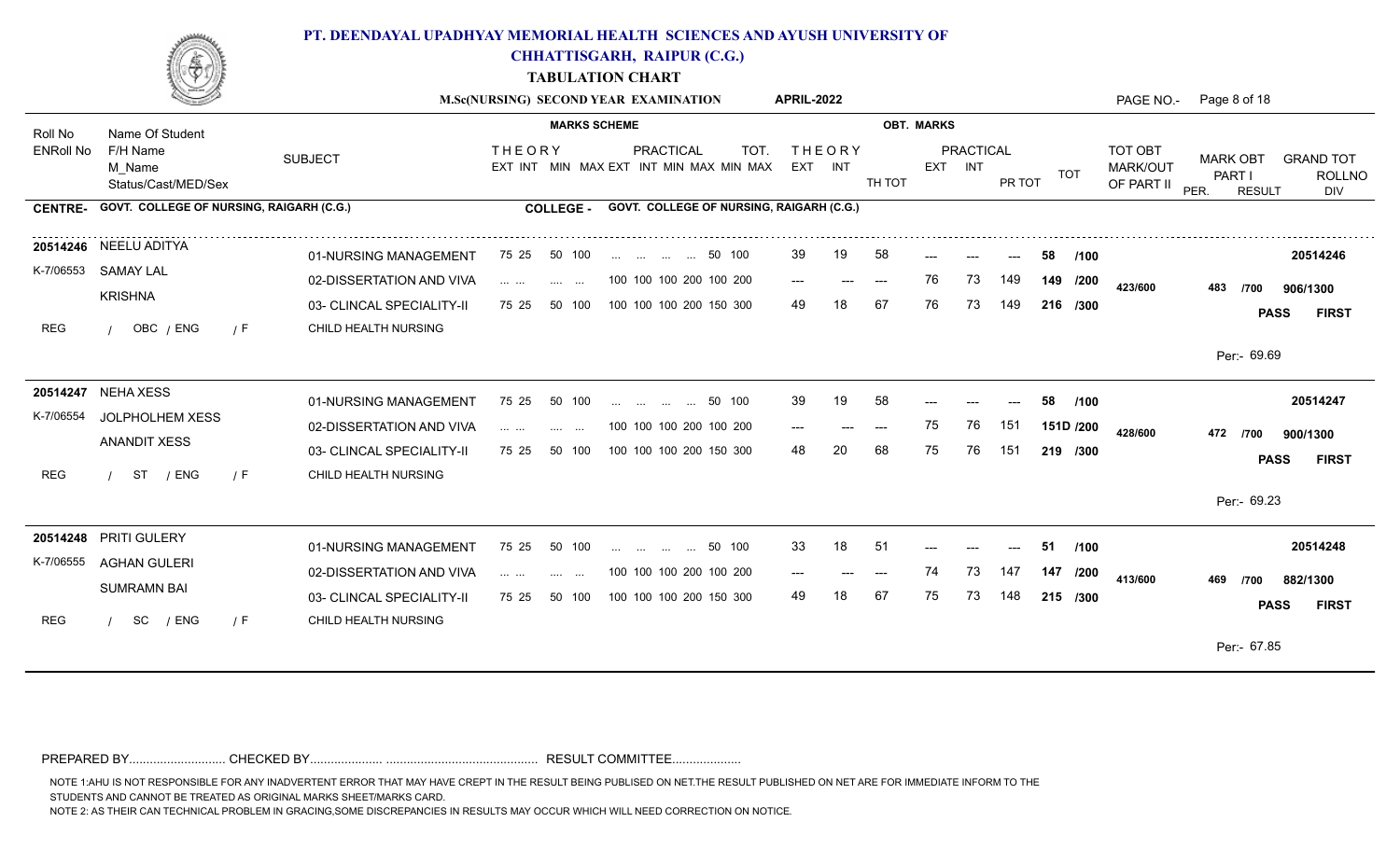

**CHHATTISGARH, RAIPUR (C.G.)**

**TABULATION CHART**

|                  | and the second state of the second state of the second state of the second state of the second state of the second state of the second state of the second state of the second state of the second state of the second state o |                           |                                     | M.Sc(NURSING) SECOND YEAR EXAMINATION            | APRIL-2022        |        |                   |                         |             |            |                                          | PAGE NO.- Page 9 of 18                                 |                                   |
|------------------|--------------------------------------------------------------------------------------------------------------------------------------------------------------------------------------------------------------------------------|---------------------------|-------------------------------------|--------------------------------------------------|-------------------|--------|-------------------|-------------------------|-------------|------------|------------------------------------------|--------------------------------------------------------|-----------------------------------|
| Roll No          | Name Of Student                                                                                                                                                                                                                |                           | <b>MARKS SCHEME</b>                 |                                                  |                   |        | <b>OBT. MARKS</b> |                         |             |            |                                          |                                                        |                                   |
| <b>ENRoll No</b> | F/H Name<br>M Name<br>Status/Cast/MED/Sex                                                                                                                                                                                      | <b>SUBJECT</b>            | <b>THEORY</b><br>MIN<br>EXT INT     | PRACTICAL<br>TOT.<br>MAX EXT INT MIN MAX MIN MAX | THEORY<br>EXT INT | TH TOT | EXT               | PRACTICAL<br><b>INT</b> | PR TOT      | <b>TOT</b> | TOT OBT<br><b>MARK/OUT</b><br>OF PART II | <b>MARK OBT</b><br><b>PART</b><br>PER<br><b>RESULT</b> | <b>GRAND TOT</b><br>ROLLNO<br>DIV |
|                  | CENTRE- GOVT. COLLEGE OF NURSING, RAIGARH (C.G.)                                                                                                                                                                               |                           | <b>COLLEGE -</b>                    | <b>GOVT. COLLEGE OF NURSING, RAIGARH (C.G.)</b>  |                   |        |                   |                         |             |            |                                          |                                                        |                                   |
|                  | 20514249 SHAMA ARCHANA MINJ                                                                                                                                                                                                    | 01-NURSING MANAGEMENT     | 75 25 50 100                        | 50 100                                           | 18<br>34          | 52     | $---$             | $---$                   | 52<br>$---$ | /100       |                                          |                                                        | 20514249                          |
| K-7/06556        | <b>BARNABAS MINJ</b>                                                                                                                                                                                                           | 02-DISSERTATION AND VIVA  | and the company of the state of the | 100 100 100 200 100 200                          | $---$<br>$---$    | $---$  | 74                | 73                      | 147<br>147  | /200       | 409/600                                  | 456<br>/700                                            | 865/1300                          |
|                  | NIRMLALA MINJ                                                                                                                                                                                                                  | 03- CLINCAL SPECIALITY-II | 50 100<br>75 25                     | 100 100 100 200 150 300                          | 18<br>45          | 63     | 74                | 73.                     | 147         | 210 /300   |                                          |                                                        | <b>PASS</b><br><b>FIRST</b>       |
| <b>REG</b>       | / ENG<br>ST<br>7 F                                                                                                                                                                                                             | CHILD HEALTH NURSING      |                                     |                                                  |                   |        |                   |                         |             |            |                                          |                                                        |                                   |
|                  |                                                                                                                                                                                                                                |                           |                                     |                                                  |                   |        |                   |                         |             |            |                                          | Per:- 66.54                                            |                                   |

PREPARED BY............................ CHECKED BY..................... ............................................ RESULT COMMITTEE....................

NOTE 1:AHU IS NOT RESPONSIBLE FOR ANY INADVERTENT ERROR THAT MAY HAVE CREPT IN THE RESULT BEING PUBLISED ON NET.THE RESULT PUBLISHED ON NET ARE FOR IMMEDIATE INFORM TO THE STUDENTS AND CANNOT BE TREATED AS ORIGINAL MARKS SHEET/MARKS CARD.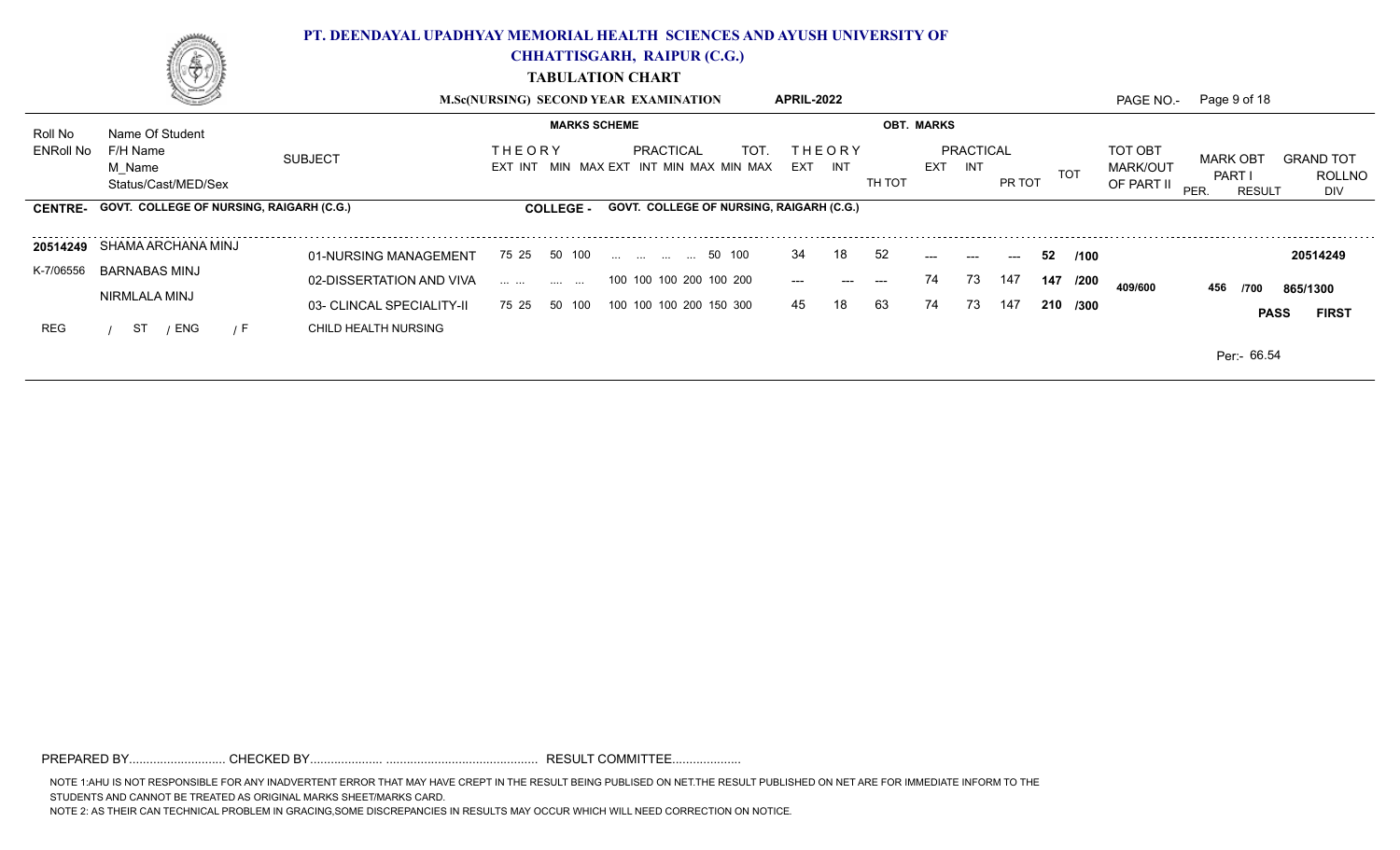

**CHHATTISGARH, RAIPUR (C.G.)**

**TABULATION CHART**

|           |                                                      |                           |                                                                                                                        | M.Sc(NURSING) SECOND YEAR EXAMINATION                | <b>APRIL-2022</b>            |                          |                   |                                   |            | PAGE NO.-                         | Page 10 of 18                                      |                                          |
|-----------|------------------------------------------------------|---------------------------|------------------------------------------------------------------------------------------------------------------------|------------------------------------------------------|------------------------------|--------------------------|-------------------|-----------------------------------|------------|-----------------------------------|----------------------------------------------------|------------------------------------------|
| Roll No   | Name Of Student                                      |                           | <b>MARKS SCHEME</b>                                                                                                    |                                                      |                              |                          | <b>OBT. MARKS</b> |                                   |            |                                   |                                                    |                                          |
| ENRoll No | F/H Name<br>M Name<br>Status/Cast/MED/Sex            | <b>SUBJECT</b>            | <b>THEORY</b><br>EXT INT MIN                                                                                           | PRACTICAL<br>TOT.<br>MAX EXT INT MIN MAX MIN MAX     | THEORY<br>EXT INT            | TH TOT                   | <b>EXT</b>        | PRACTICAL<br><b>INT</b><br>PR TOT | <b>TOT</b> | TOT OBT<br>MARK/OUT<br>OF PART II | <b>MARK OBT</b><br>PART I<br>PER.<br><b>RESULT</b> | <b>GRAND TOT</b><br><b>ROLLNO</b><br>DIV |
|           | CENTRE- GOVT. COLLEGE OF NURSING, RAJNANDGAON (C.G.) |                           | <b>COLLEGE -</b>                                                                                                       | CENTRAL INDIA COLLEGE OF NURSING, RAJNANDGAON (C.G.) |                              |                          |                   |                                   |            |                                   |                                                    |                                          |
| 20514097  | ASHEEBA PARUL MASSEY                                 | 01-NURSING MANAGEMENT     | 75 25<br>50 100                                                                                                        | 50 100                                               | 19<br>48                     | 67                       | $---$             | $---$<br>---                      | /100<br>67 |                                   |                                                    | 20514097                                 |
| K-7/06404 | A MASSEY                                             | 02-DISSERTATION AND VIVA  | <b>Contractor</b><br>$\mathbf{r}$ , $\mathbf{r}$ , $\mathbf{r}$ , $\mathbf{r}$                                         | 100 100 100 200 100 200                              | $\qquad \qquad - -$<br>$---$ | $\hspace{0.05cm} \ldots$ | 79                | 75<br>154                         | 154D /200  | 449/600                           | 464<br>/700                                        | 913/1300                                 |
|           | PRADEEPIKA MASSEY                                    | 03- CLINCAL SPECIALITY-II | 75 25<br>50 100                                                                                                        | 100 100 100 200 150 300                              | 57<br>18                     | 75                       | 79                | 74<br>153                         | 228D /300  |                                   |                                                    | <b>PASS</b><br><b>FIRST</b>              |
| REG       | GEN / ENG<br>$\sqrt{F}$                              | MENTAL HEALTH NURSING     |                                                                                                                        |                                                      |                              |                          |                   |                                   |            |                                   |                                                    |                                          |
|           |                                                      |                           |                                                                                                                        |                                                      |                              |                          |                   |                                   |            |                                   | Per:- 70.23                                        |                                          |
|           | 20514098 LANJANA                                     | 01-NURSING MANAGEMENT     | 75 25 50 100                                                                                                           | 50 100                                               | 18<br>44                     | 62                       | $---$             | $---$<br>$---$                    | 62<br>/100 |                                   |                                                    | 20514098                                 |
| K-7/06405 | AHIVARAN LAL                                         | 02-DISSERTATION AND VIVA  | <b>Second</b><br>$\mathcal{L}_{\mathcal{F}}$ and $\mathcal{L}_{\mathcal{F}}$ and $\mathcal{L}_{\mathcal{F}}$<br>$\sim$ | 100 100 100 200 100 200                              | $---$                        | ---                      | 80                | 74<br>154                         | 154D /200  | 434/600                           | 468<br>/700                                        | 902/1300                                 |
|           | <b>SHIVRATRI</b>                                     | 03- CLINCAL SPECIALITY-II | 50 100<br>75 25                                                                                                        | 100 100 100 200 150 300                              | 46<br>19                     | 65                       | 78                | 75<br>153                         | 218 /300   |                                   |                                                    | <b>PASS</b><br><b>FIRST</b>              |
| REG       | SC<br>/ ENG<br>/ F                                   | MENTAL HEALTH NURSING     |                                                                                                                        |                                                      |                              |                          |                   |                                   |            |                                   |                                                    |                                          |
|           |                                                      |                           |                                                                                                                        |                                                      |                              |                          |                   |                                   |            |                                   | Per:- 69.38                                        |                                          |

PREPARED BY............................ CHECKED BY..................... ............................................ RESULT COMMITTEE....................

NOTE 1:AHU IS NOT RESPONSIBLE FOR ANY INADVERTENT ERROR THAT MAY HAVE CREPT IN THE RESULT BEING PUBLISED ON NET.THE RESULT PUBLISHED ON NET ARE FOR IMMEDIATE INFORM TO THE STUDENTS AND CANNOT BE TREATED AS ORIGINAL MARKS SHEET/MARKS CARD.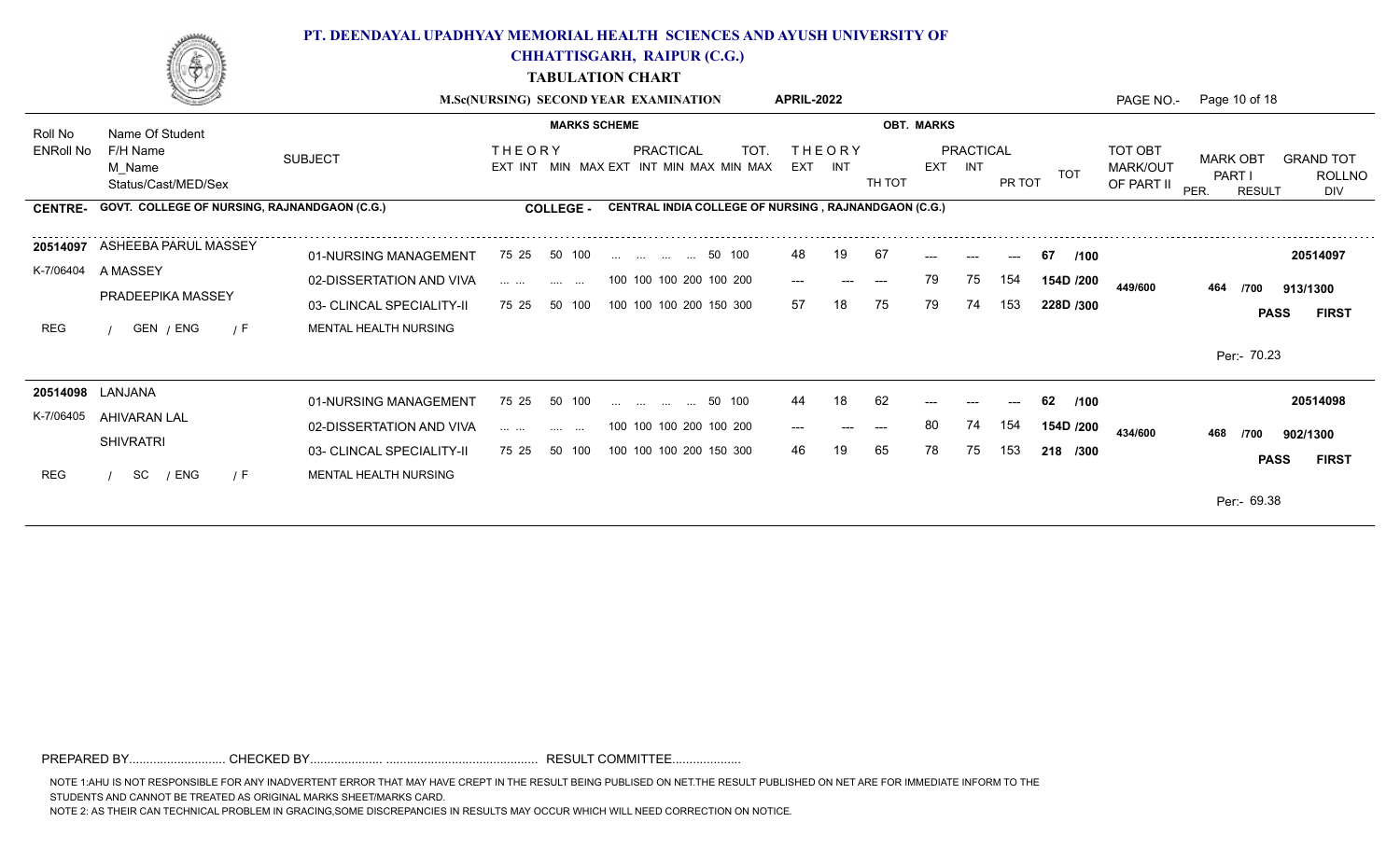

**CHHATTISGARH, RAIPUR (C.G.)**

**TABULATION CHART**

|                             |                                           |                                                       |                                                                                                                    | M.Sc(NURSING) SECOND YEAR EXAMINATION                                                    | <b>APRIL-2022</b>               |             |                             |            |                        |                                   | PAGE NO.- Page 11 of 18                            |                                          |
|-----------------------------|-------------------------------------------|-------------------------------------------------------|--------------------------------------------------------------------------------------------------------------------|------------------------------------------------------------------------------------------|---------------------------------|-------------|-----------------------------|------------|------------------------|-----------------------------------|----------------------------------------------------|------------------------------------------|
| Roll No                     | Name Of Student                           |                                                       | <b>MARKS SCHEME</b>                                                                                                |                                                                                          |                                 |             | <b>OBT. MARKS</b>           |            |                        |                                   |                                                    |                                          |
| <b>ENRoll No</b>            | F/H Name<br>M Name<br>Status/Cast/MED/Sex | <b>SUBJECT</b>                                        | <b>THEORY</b>                                                                                                      | <b>PRACTICAL</b><br>TOT.<br>EXT INT MIN MAX EXT INT MIN MAX MIN MAX                      | <b>THEORY</b><br>EXT INT        | TH TOT      | <b>PRACTICAL</b><br>EXT INT | PR TOT     | <b>TOT</b>             | TOT OBT<br>MARK/OUT<br>OF PART II | <b>MARK OBT</b><br>PART I<br>PER.<br><b>RESULT</b> | <b>GRAND TOT</b><br><b>ROLLNO</b><br>DIV |
| <b>CENTRE-</b>              | GOVT. COLLEGE OF NURSING, RAIPUR (C.G.)   |                                                       | <b>COLLEGE -</b>                                                                                                   | COLLEGE OF NURSING POST-GRADUATE INSTITUTE OF BEHAVIOURAL & MEDICAL SCIENCES RAIPUR (CG) |                                 |             |                             |            |                        |                                   |                                                    |                                          |
| 20514102 ANSHU<br>K-7/06409 | SOHAN SAGAR                               | 01-NURSING MANAGEMENT                                 | 75 25<br>50 100                                                                                                    | 50 100                                                                                   | 17<br>44                        | 61          |                             | $---$      | -61<br>/100            |                                   |                                                    | 20514102                                 |
|                             | <b>LATA SAGAR</b>                         | 02-DISSERTATION AND VIVA<br>03- CLINCAL SPECIALITY-II | $\mathcal{L}_{\mathcal{A}}$ . The set of $\mathcal{L}_{\mathcal{A}}$<br><b>Service Contract</b><br>75 25<br>50 100 | 100 100 100 200 100 200<br>100 100 100 200 150 300                                       | $---$<br>$---$<br>57<br>18      | $---$<br>75 | 72<br>70<br>73<br>70        | 142<br>143 | 142 /200<br>218 /300   | 421/600                           | 453<br>/700<br><b>PASS</b>                         | 874/1300<br><b>FIRST</b>                 |
| REG                         | SC<br>/ ENG<br>/ F                        | MENTAL HEALTH NURSING                                 |                                                                                                                    |                                                                                          |                                 |             |                             |            |                        |                                   | Per:- 67.23                                        |                                          |
| K-7/06410                   | 20514103 KAMAL NARAYAN<br>SHATRUHAN LAL   | 01-NURSING MANAGEMENT                                 | 75 25<br>50 100                                                                                                    | 50 100<br>$\mathbf{r}$ and $\mathbf{r}$ are associated as $\mathbf{r}$<br>$\sim$         | 20<br>57                        | 77          |                             |            | /100<br>77             |                                   |                                                    | 20514103                                 |
|                             | <b>RUKHMANI</b>                           | 02-DISSERTATION AND VIVA<br>03- CLINCAL SPECIALITY-II | $\cdots$ $\cdots$<br><b>Service</b><br>$\sim$ $\sim$<br>50 100<br>75 25                                            | 100 100 100 200 100 200<br>100 100 100 200 150 300                                       | $---$<br>51<br>20               | $---$<br>71 | 77<br>77<br>78<br>76        | 154<br>154 | 154D /200<br>225D /300 | 456/600                           | 496<br>/700<br><b>PASS</b>                         | 952/1300<br><b>FIRST</b>                 |
| <b>REG</b>                  | OBC / ENG<br>/ M                          | MENTAL HEALTH NURSING                                 |                                                                                                                    |                                                                                          |                                 |             |                             |            |                        |                                   | Per: 73.23                                         |                                          |
|                             | 20514104 KIRAN GOSWAMY                    | 01-NURSING MANAGEMENT                                 | 50 100<br>75 25                                                                                                    | 50 100<br>$\mathbf{r}$ and $\mathbf{r}$ are all $\mathbf{r}$ and $\mathbf{r}$            | 19<br>47                        | 66          |                             |            | 66<br>/100             |                                   |                                                    | 20514104                                 |
| K-7/06411                   | CHHATRAPAL GOSWAMY<br><b>JAYA GOSWAMY</b> | 02-DISSERTATION AND VIVA<br>03- CLINCAL SPECIALITY-II | and the con-<br><b>Service Control</b><br>75 25<br>50 100                                                          | 100 100 100 200 100 200<br>100 100 100 200 150 300                                       | $\qquad \qquad - -$<br>20<br>46 | $---$<br>66 | 76<br>76<br>77<br>75        | 152<br>152 | 152D /200<br>218 /300  | 436/600                           | 472 /700                                           | 908/1300                                 |
| <b>REG</b>                  | OBC / ENG<br>/ F                          | MENTAL HEALTH NURSING                                 |                                                                                                                    |                                                                                          |                                 |             |                             |            |                        |                                   | <b>PASS</b><br>Per:- 69.85                         | <b>FIRST</b>                             |
|                             |                                           |                                                       |                                                                                                                    |                                                                                          |                                 |             |                             |            |                        |                                   |                                                    |                                          |

PREPARED BY............................ CHECKED BY..................... ............................................ RESULT COMMITTEE....................

NOTE 1:AHU IS NOT RESPONSIBLE FOR ANY INADVERTENT ERROR THAT MAY HAVE CREPT IN THE RESULT BEING PUBLISED ON NET.THE RESULT PUBLISHED ON NET ARE FOR IMMEDIATE INFORM TO THE

STUDENTS AND CANNOT BE TREATED AS ORIGINAL MARKS SHEET/MARKS CARD.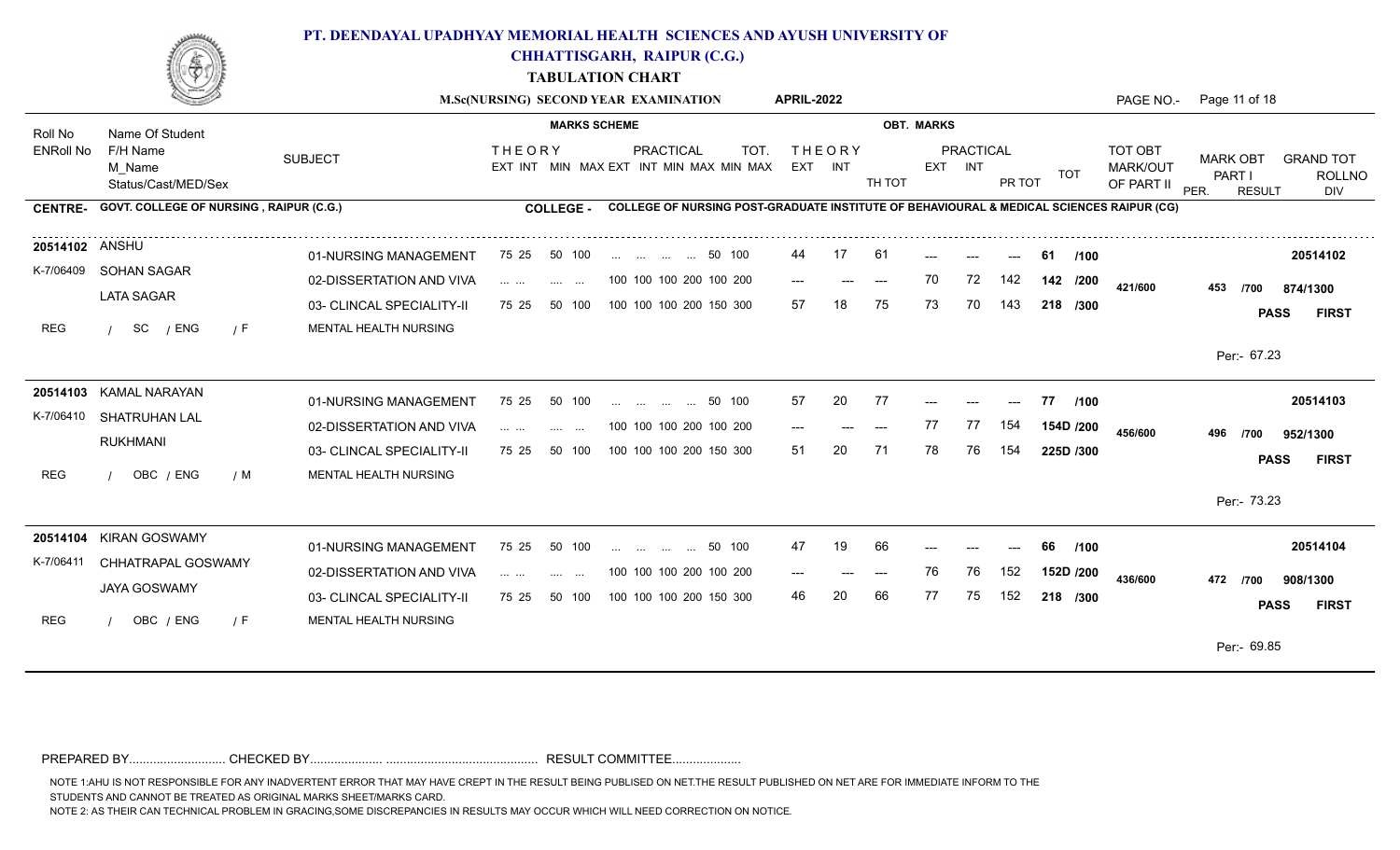

**CHHATTISGARH, RAIPUR (C.G.)**

**TABULATION CHART**

|                  |                                              |                                                    |                                                                                      | M.Sc(NURSING) SECOND YEAR EXAMINATION                                                    | <b>APRIL-2022</b>                                |                   |                                   | PAGE NO.-                                | Page 12 of 18                                                                                  |
|------------------|----------------------------------------------|----------------------------------------------------|--------------------------------------------------------------------------------------|------------------------------------------------------------------------------------------|--------------------------------------------------|-------------------|-----------------------------------|------------------------------------------|------------------------------------------------------------------------------------------------|
| Roll No          | Name Of Student                              |                                                    | <b>MARKS SCHEME</b>                                                                  |                                                                                          |                                                  | <b>OBT. MARKS</b> |                                   |                                          |                                                                                                |
| <b>ENRoll No</b> | F/H Name<br>M Name<br>Status/Cast/MED/Sex    | <b>SUBJECT</b>                                     | <b>THEORY</b>                                                                        | <b>PRACTICAL</b><br><b>TOT</b><br>EXT INT MIN MAX EXT INT MIN MAX MIN MAX                | <b>THEORY</b><br>EXT INT                         | EXT INT<br>TH TOT | PRACTICAL<br><b>TOT</b><br>PR TOT | <b>TOT OBT</b><br>MARK/OUT<br>OF PART II | <b>MARK OBT</b><br><b>GRAND TOT</b><br>PART I<br><b>ROLLNO</b><br>PER.<br><b>RESULT</b><br>DIV |
| <b>CENTRE-</b>   | GOVT. COLLEGE OF NURSING, RAIPUR (C.G.)      |                                                    | <b>COLLEGE -</b>                                                                     | COLLEGE OF NURSING POST-GRADUATE INSTITUTE OF BEHAVIOURAL & MEDICAL SCIENCES RAIPUR (CG) |                                                  |                   |                                   |                                          |                                                                                                |
|                  | 20514105 MADHUR AMROSE                       | 01-NURSING MANAGEMENT                              | 75 25 50 100                                                                         | 50 100                                                                                   | 50<br>18                                         | 68                | 68<br>/100                        |                                          | 20514105                                                                                       |
|                  | K-7/06412 Lt. MICHEAL AMROSE<br>MEERA AMROSE | 02-DISSERTATION AND VIVA                           | $\mathcal{L}_{\mathcal{A}}$ . The set of $\mathcal{L}_{\mathcal{A}}$<br>and the same | 100 100 100 200 100 200                                                                  | $\qquad \qquad - -$<br>$\qquad \qquad -\qquad -$ | 75<br>75<br>$---$ | 150<br>150D /200                  | 437/600                                  | 459<br>/700<br>896/1300                                                                        |
| <b>REG</b>       | GEN / ENG<br>/ M                             | 03- CLINCAL SPECIALITY-II<br>MENTAL HEALTH NURSING | 50 100<br>75 25                                                                      | 100 100 100 200 150 300                                                                  | 52<br>19                                         | 71<br>75          | 73<br>148<br>219 /300             |                                          | <b>PASS</b><br><b>FIRST</b>                                                                    |
|                  |                                              |                                                    |                                                                                      |                                                                                          |                                                  |                   |                                   |                                          | Per:- 68.92                                                                                    |
|                  | 20514106 MALTI PATEL                         | 01-NURSING MANAGEMENT                              | 75 25<br>50 100                                                                      | 50 100                                                                                   | 19<br>48                                         | -67               | /100<br>67                        |                                          | 20514106                                                                                       |
|                  | K-7/06413 DANSHAY<br><b>GANESHI BAI</b>      | 02-DISSERTATION AND VIVA                           | $\cdots$ $\cdots$<br>$\cdots$                                                        | 100 100 100 200 100 200                                                                  | $---$                                            | 75<br>75<br>$---$ | 150<br>150D /200                  | 437/600                                  | 476 /700<br>913/1300                                                                           |
| <b>REG</b>       | OBC / ENG<br>$\sqrt{F}$                      | 03- CLINCAL SPECIALITY-II<br>MENTAL HEALTH NURSING | 75 25<br>50 100                                                                      | 100 100 100 200 150 300                                                                  | 52                                               | 77<br>70<br>73    | 150<br>220 /300                   |                                          | <b>PASS</b><br><b>FIRST</b>                                                                    |
|                  |                                              |                                                    |                                                                                      |                                                                                          |                                                  |                   |                                   |                                          | Per:- 70.23                                                                                    |
|                  | 20514108 PRIYANKA PATHAK                     | 01-NURSING MANAGEMENT                              | 75 25<br>50 100                                                                      | 50 100<br>and the same of the same of the same                                           | 19<br>51                                         | 70                | /100<br>70<br>$---$               |                                          | 20514108                                                                                       |
|                  | k-7/06415 KALI SHANKAR<br><b>ROSHNI</b>      | 02-DISSERTATION AND VIVA                           | $\cdots$<br><b>Service</b><br>$\cdots$                                               | 100 100 100 200 100 200                                                                  | $---$                                            | 76<br>76<br>$---$ | 152<br>152D /200                  | 437/600                                  | 479<br>916/1300<br>/700                                                                        |
|                  |                                              | 03- CLINCAL SPECIALITY-II                          | 75 25<br>50 100                                                                      | 100 100 100 200 150 300                                                                  | 46                                               | 65<br>76          | 150<br>74<br>215 /300             |                                          | <b>PASS</b><br><b>FIRST</b>                                                                    |
| <b>REG</b>       | GEN / ENG<br>$\sqrt{F}$                      | MENTAL HEALTH NURSING                              |                                                                                      |                                                                                          |                                                  |                   |                                   |                                          | Per:- 70.46                                                                                    |
|                  |                                              |                                                    |                                                                                      |                                                                                          |                                                  |                   |                                   |                                          |                                                                                                |

PREPARED BY............................ CHECKED BY..................... ............................................ RESULT COMMITTEE....................

NOTE 1:AHU IS NOT RESPONSIBLE FOR ANY INADVERTENT ERROR THAT MAY HAVE CREPT IN THE RESULT BEING PUBLISED ON NET.THE RESULT PUBLISHED ON NET ARE FOR IMMEDIATE INFORM TO THE

STUDENTS AND CANNOT BE TREATED AS ORIGINAL MARKS SHEET/MARKS CARD.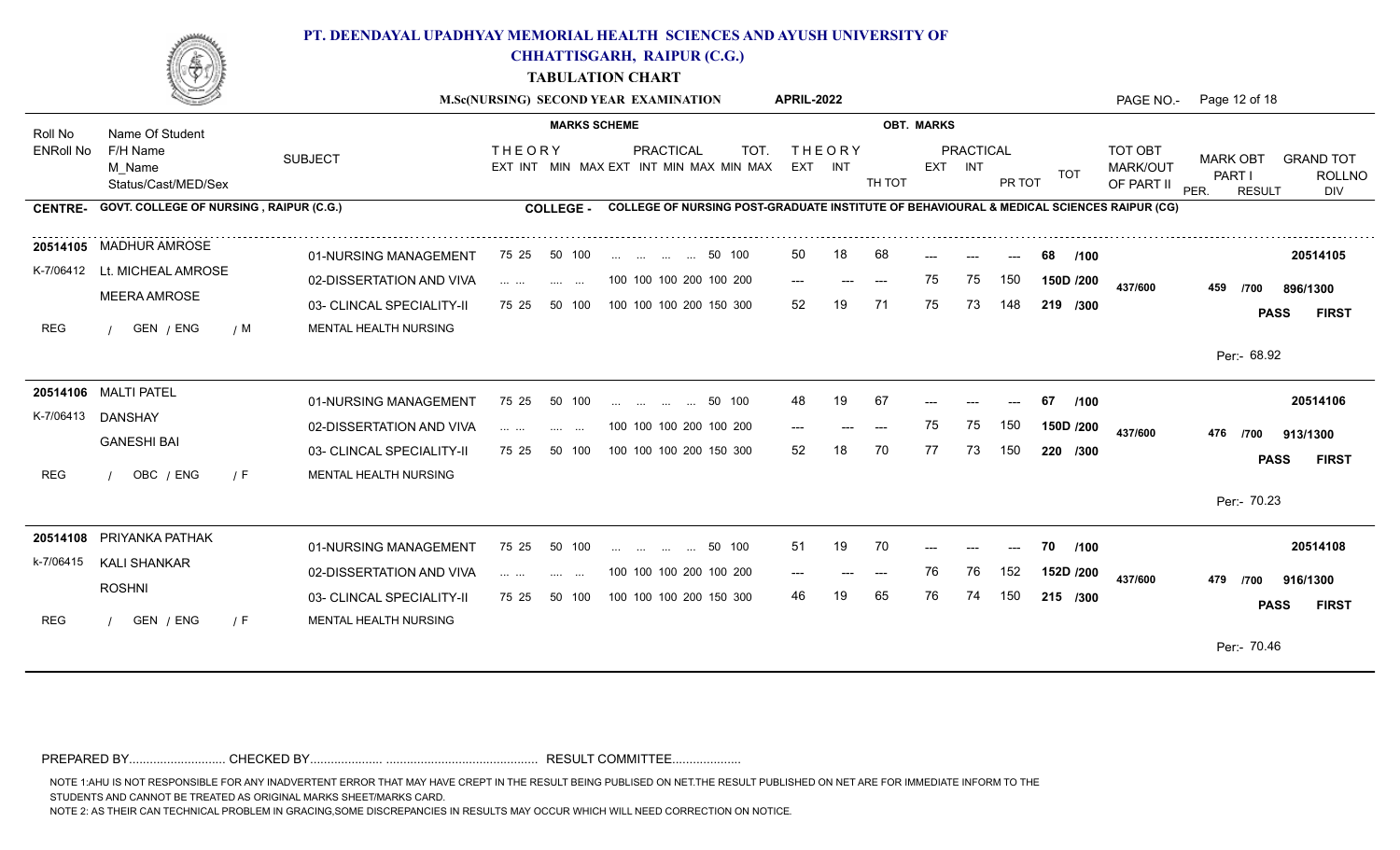

**CHHATTISGARH, RAIPUR (C.G.)**

**TABULATION CHART**

|                  |                                           |                                                    |                                                                                                                                                                                                                                                                                                                                                                                                                                                    | M.Sc(NURSING) SECOND YEAR EXAMINATION                                                    | <b>APRIL-2022</b>                  |                   |                                |            | PAGE NO.-                                | Page 13 of 18                                                                                  |
|------------------|-------------------------------------------|----------------------------------------------------|----------------------------------------------------------------------------------------------------------------------------------------------------------------------------------------------------------------------------------------------------------------------------------------------------------------------------------------------------------------------------------------------------------------------------------------------------|------------------------------------------------------------------------------------------|------------------------------------|-------------------|--------------------------------|------------|------------------------------------------|------------------------------------------------------------------------------------------------|
| Roll No          | Name Of Student                           |                                                    | <b>MARKS SCHEME</b>                                                                                                                                                                                                                                                                                                                                                                                                                                |                                                                                          |                                    | <b>OBT. MARKS</b> |                                |            |                                          |                                                                                                |
| <b>ENRoll No</b> | F/H Name<br>M Name<br>Status/Cast/MED/Sex | <b>SUBJECT</b>                                     | <b>THEORY</b>                                                                                                                                                                                                                                                                                                                                                                                                                                      | <b>PRACTICAL</b><br><b>TOT</b><br>EXT INT MIN MAX EXT INT MIN MAX MIN MAX                | <b>THEORY</b><br>EXT INT           | TH TOT            | PRACTICAL<br>EXT INT<br>PR TOT | <b>TOT</b> | <b>TOT OBT</b><br>MARK/OUT<br>OF PART II | <b>MARK OBT</b><br><b>GRAND TOT</b><br>PART I<br><b>ROLLNO</b><br>PER.<br><b>RESULT</b><br>DIV |
| <b>CENTRE-</b>   | GOVT. COLLEGE OF NURSING, RAIPUR (C.G.)   |                                                    | <b>COLLEGE -</b>                                                                                                                                                                                                                                                                                                                                                                                                                                   | COLLEGE OF NURSING POST-GRADUATE INSTITUTE OF BEHAVIOURAL & MEDICAL SCIENCES RAIPUR (CG) |                                    |                   |                                |            |                                          |                                                                                                |
|                  | 20514109 RACHANA MARKAM                   | 01-NURSING MANAGEMENT                              | 75 25<br>50 100                                                                                                                                                                                                                                                                                                                                                                                                                                    | 50 100                                                                                   | 18<br>49                           | 67                |                                | 67<br>/100 |                                          | 20514109                                                                                       |
| K-7/06416        | DAYALU RAM MARKAM<br>NEERAJA MARKAM       | 02-DISSERTATION AND VIVA                           | $\mathbf{1} \mathbf{1} \mathbf{1} \mathbf{1} \mathbf{1} \mathbf{1} \mathbf{1} \mathbf{1} \mathbf{1} \mathbf{1} \mathbf{1} \mathbf{1} \mathbf{1} \mathbf{1} \mathbf{1} \mathbf{1} \mathbf{1} \mathbf{1} \mathbf{1} \mathbf{1} \mathbf{1} \mathbf{1} \mathbf{1} \mathbf{1} \mathbf{1} \mathbf{1} \mathbf{1} \mathbf{1} \mathbf{1} \mathbf{1} \mathbf{1} \mathbf{1} \mathbf{1} \mathbf{1} \mathbf{1} \mathbf{1} \mathbf{$<br><b>Contract Contract</b> | 100 100 100 200 100 200                                                                  | $---$<br>$\qquad \qquad -\qquad -$ | 75<br>$---$       | 151<br>76                      | 151D /200  | 418/600                                  | 470<br>/700<br>888/1300                                                                        |
|                  |                                           | 03- CLINCAL SPECIALITY-II                          | 75 25<br>50 100                                                                                                                                                                                                                                                                                                                                                                                                                                    | 100 100 100 200 150 300                                                                  | 33<br>18                           | 51<br>76          | 73<br>149                      | 200 /300   |                                          | <b>PASS</b><br><b>FIRST</b>                                                                    |
| REG              | SC<br>/ ENG<br>$\sqrt{F}$                 | MENTAL HEALTH NURSING                              |                                                                                                                                                                                                                                                                                                                                                                                                                                                    |                                                                                          |                                    |                   |                                |            |                                          | Per:- 68.31                                                                                    |
|                  | 20514110 SANGITA PAIKRA                   | 01-NURSING MANAGEMENT                              | 75 25<br>50 100                                                                                                                                                                                                                                                                                                                                                                                                                                    | 50 100                                                                                   | 20<br>45                           | 65                |                                | /100<br>65 |                                          | 20514110                                                                                       |
| K-7/06417        | JANAK RAM PAIKRA<br><b>TARA PAIKRA</b>    | 02-DISSERTATION AND VIVA                           | $\cdots$ $\cdots$<br>$\sim$                                                                                                                                                                                                                                                                                                                                                                                                                        | 100 100 100 200 100 200                                                                  | $---$                              | 76<br>$---$       | 152<br>76                      | 152D /200  | 433/600                                  | 478<br>/700<br>911/1300                                                                        |
| <b>REG</b>       | ST<br>/ ENG<br>$\sqrt{F}$                 | 03- CLINCAL SPECIALITY-II<br>MENTAL HEALTH NURSING | 75 25<br>50 100                                                                                                                                                                                                                                                                                                                                                                                                                                    | 100 100 100 200 150 300                                                                  | 46                                 | 65<br>77          | 74<br>151                      | 216 /300   |                                          | <b>PASS</b><br><b>FIRST</b>                                                                    |
|                  |                                           |                                                    |                                                                                                                                                                                                                                                                                                                                                                                                                                                    |                                                                                          |                                    |                   |                                |            |                                          | Per:- 70.08                                                                                    |
| 20514111         | SANSKRITI DEWANGAN                        | 01-NURSING MANAGEMENT                              | 75 25<br>50 100                                                                                                                                                                                                                                                                                                                                                                                                                                    | 50 100<br>and the same of the same of the same                                           | 52<br>18                           | 70                |                                | 70<br>/100 |                                          | 20514111                                                                                       |
| K-7/06418        | <b>BANSHI LAL DEWANGAN</b>                | 02-DISSERTATION AND VIVA                           | $\cdots$<br>$\sim$ $\sim$ $\sim$                                                                                                                                                                                                                                                                                                                                                                                                                   | 100 100 100 200 100 200                                                                  | $---$                              | 70<br>$---$       | 72<br>142                      | 142 /200   | 417/600                                  | 459<br>876/1300<br>/700                                                                        |
|                  | NEM KUMARI DEWANGAN                       | 03- CLINCAL SPECIALITY-II                          | 75 25<br>50 100                                                                                                                                                                                                                                                                                                                                                                                                                                    | 100 100 100 200 150 300                                                                  | 43                                 | 60<br>74          | 71<br>145                      | 205 /300   |                                          | <b>PASS</b><br><b>FIRST</b>                                                                    |
| <b>REG</b>       | OBC / ENG<br>7 F                          | MENTAL HEALTH NURSING                              |                                                                                                                                                                                                                                                                                                                                                                                                                                                    |                                                                                          |                                    |                   |                                |            |                                          | Per:- 67.38                                                                                    |
|                  |                                           |                                                    |                                                                                                                                                                                                                                                                                                                                                                                                                                                    |                                                                                          |                                    |                   |                                |            |                                          |                                                                                                |

PREPARED BY............................ CHECKED BY..................... ............................................ RESULT COMMITTEE....................

NOTE 1:AHU IS NOT RESPONSIBLE FOR ANY INADVERTENT ERROR THAT MAY HAVE CREPT IN THE RESULT BEING PUBLISED ON NET.THE RESULT PUBLISHED ON NET ARE FOR IMMEDIATE INFORM TO THE

STUDENTS AND CANNOT BE TREATED AS ORIGINAL MARKS SHEET/MARKS CARD.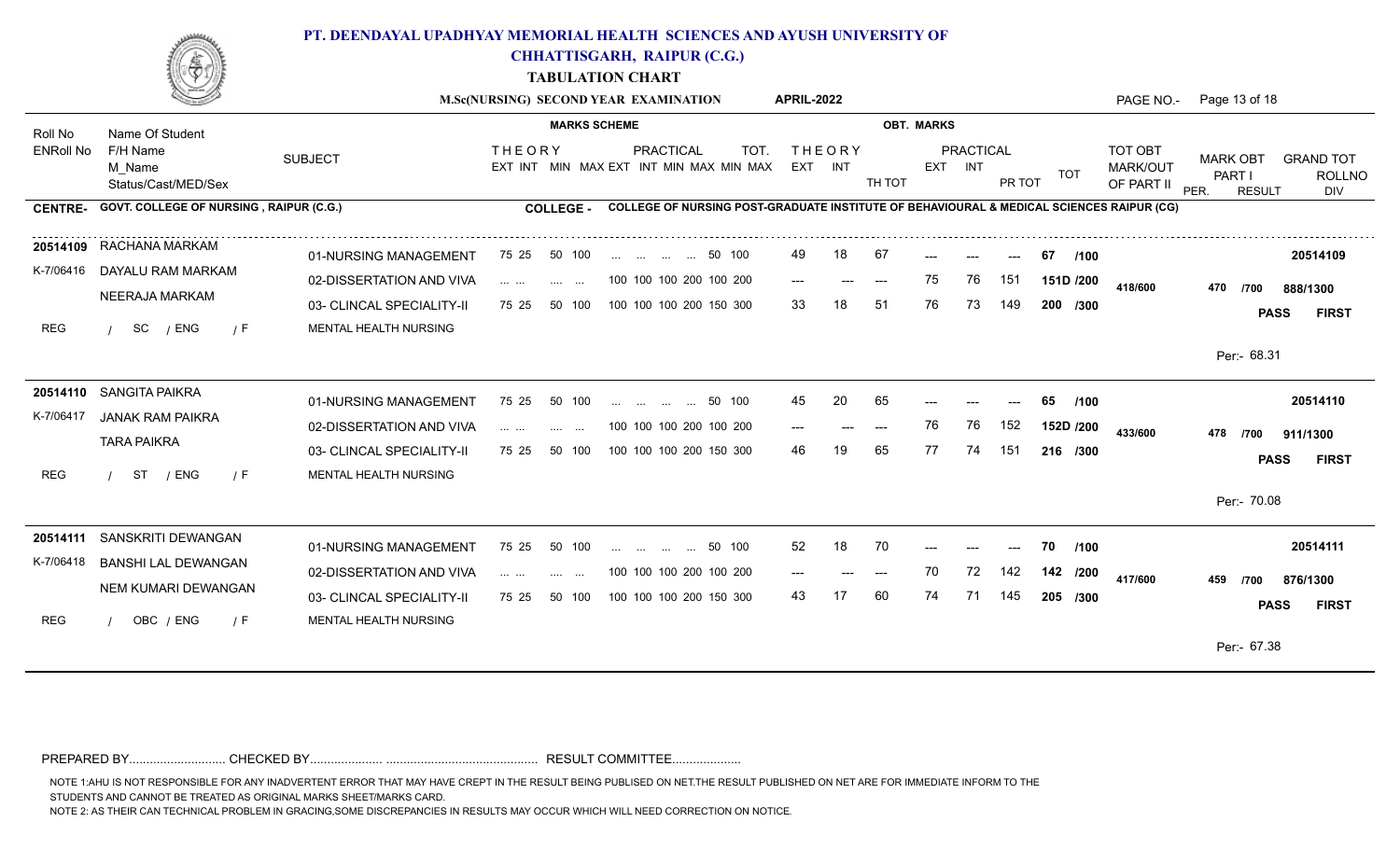

**CHHATTISGARH, RAIPUR (C.G.)**

**TABULATION CHART**

|                  |                                                 |                           | M.Sc(NURSING) SECOND YEAR EXAMINATION                                          |                     |                                                                                          |      | <b>APRIL-2022</b> |                          |                   |            |                         |        |            | PAGE NO.-                         |      | Page 14 of 18                              |                  |                      |
|------------------|-------------------------------------------------|---------------------------|--------------------------------------------------------------------------------|---------------------|------------------------------------------------------------------------------------------|------|-------------------|--------------------------|-------------------|------------|-------------------------|--------|------------|-----------------------------------|------|--------------------------------------------|------------------|----------------------|
| Roll No          | Name Of Student                                 |                           |                                                                                | <b>MARKS SCHEME</b> |                                                                                          |      |                   |                          | <b>OBT. MARKS</b> |            |                         |        |            |                                   |      |                                            |                  |                      |
| <b>ENRoll No</b> | F/H Name<br>M Name<br>Status/Cast/MED/Sex       | <b>SUBJECT</b>            | <b>THEORY</b><br>EXT INT<br><b>MIN</b>                                         |                     | PRACTICAL<br>MAX EXT INT MIN MAX MIN MAX                                                 | TOT. |                   | <b>THEORY</b><br>EXT INT | TH TOT            | <b>EXT</b> | PRACTICAL<br><b>INT</b> | PR TOT | <b>TOT</b> | TOT OBT<br>MARK/OUT<br>OF PART II | PER. | <b>MARK OBT</b><br>PART I<br><b>RESULT</b> | <b>GRAND TOT</b> | <b>ROLLNO</b><br>DIV |
|                  | CENTRE- GOVT. COLLEGE OF NURSING, RAIPUR (C.G.) |                           | <b>COLLEGE -</b>                                                               |                     | COLLEGE OF NURSING POST-GRADUATE INSTITUTE OF BEHAVIOURAL & MEDICAL SCIENCES RAIPUR (CG) |      |                   |                          |                   |            |                         |        |            |                                   |      |                                            |                  |                      |
|                  | 20514113 SNIDDHA VERMA                          | 01-NURSING MANAGEMENT     | 75 25<br>50 100                                                                |                     | 50 100                                                                                   |      | 45                | 18                       | 63                |            |                         | ---    | /100<br>63 |                                   |      |                                            | 20514113         |                      |
| K-7/06420        | ARUN VERMA                                      | 02-DISSERTATION AND VIVA  | <b>Contract Contract</b><br><b>Service Contract</b>                            |                     | 100 100 100 200 100 200                                                                  |      | $---$             | $---$                    | $---$             | 76         | 75                      | 151    | 151D /200  | 422/600                           |      | 453<br>/700                                | 875/1300         |                      |
|                  | ARCHANA ANJANA VERMA                            | 03- CLINCAL SPECIALITY-II | 75 25<br>50 100                                                                |                     | 100 100 100 200 150 300                                                                  |      | 39                | 19                       | 58                | 76         | 74                      | 150    | 208 /300   |                                   |      |                                            | <b>PASS</b>      | <b>FIRST</b>         |
| REG              | OBC / ENG<br>$\sqrt{F}$                         | MENTAL HEALTH NURSING     |                                                                                |                     |                                                                                          |      |                   |                          |                   |            |                         |        |            |                                   |      |                                            |                  |                      |
|                  |                                                 |                           |                                                                                |                     |                                                                                          |      |                   |                          |                   |            |                         |        |            |                                   |      | Per:- 67.31                                |                  |                      |
|                  | 20514114 SONALI SONA                            | 01-NURSING MANAGEMENT     | 75 25<br>50 100                                                                | and the state of    | 50 100                                                                                   |      | 55                | 18                       | 73                | $---$      | $---$                   | ---    | 73<br>/100 |                                   |      |                                            | 20514114         |                      |
| K-7/06421        | MUKESH SONA                                     | 02-DISSERTATION AND VIVA  | <b>Service Control</b><br>$\sim$ .<br><br><br><br><br><br><br><br><br><br><br> | $\cdots$            | 100 100 100 200 100 200                                                                  |      | $---$             | $---$                    | $---$             | 75         | 75                      | 150    | 150D /200  | 441/600                           | 467  | /700                                       | 908/1300         |                      |
|                  | MARGREAT BHOYER                                 | 03- CLINCAL SPECIALITY-II | 75 25<br>50 100                                                                |                     | 100 100 100 200 150 300                                                                  |      | 50                | 18                       | 68                | 76         | 74                      | 150    | 218 /300   |                                   |      |                                            | <b>PASS</b>      | <b>FIRST</b>         |
| <b>REG</b>       | GEN / ENG<br>/ F                                | MENTAL HEALTH NURSING     |                                                                                |                     |                                                                                          |      |                   |                          |                   |            |                         |        |            |                                   |      |                                            |                  |                      |
|                  |                                                 |                           |                                                                                |                     |                                                                                          |      |                   |                          |                   |            |                         |        |            |                                   |      | Per:- 69.85                                |                  |                      |

PREPARED BY............................ CHECKED BY..................... ............................................ RESULT COMMITTEE....................

NOTE 1:AHU IS NOT RESPONSIBLE FOR ANY INADVERTENT ERROR THAT MAY HAVE CREPT IN THE RESULT BEING PUBLISED ON NET.THE RESULT PUBLISHED ON NET ARE FOR IMMEDIATE INFORM TO THE STUDENTS AND CANNOT BE TREATED AS ORIGINAL MARKS SHEET/MARKS CARD.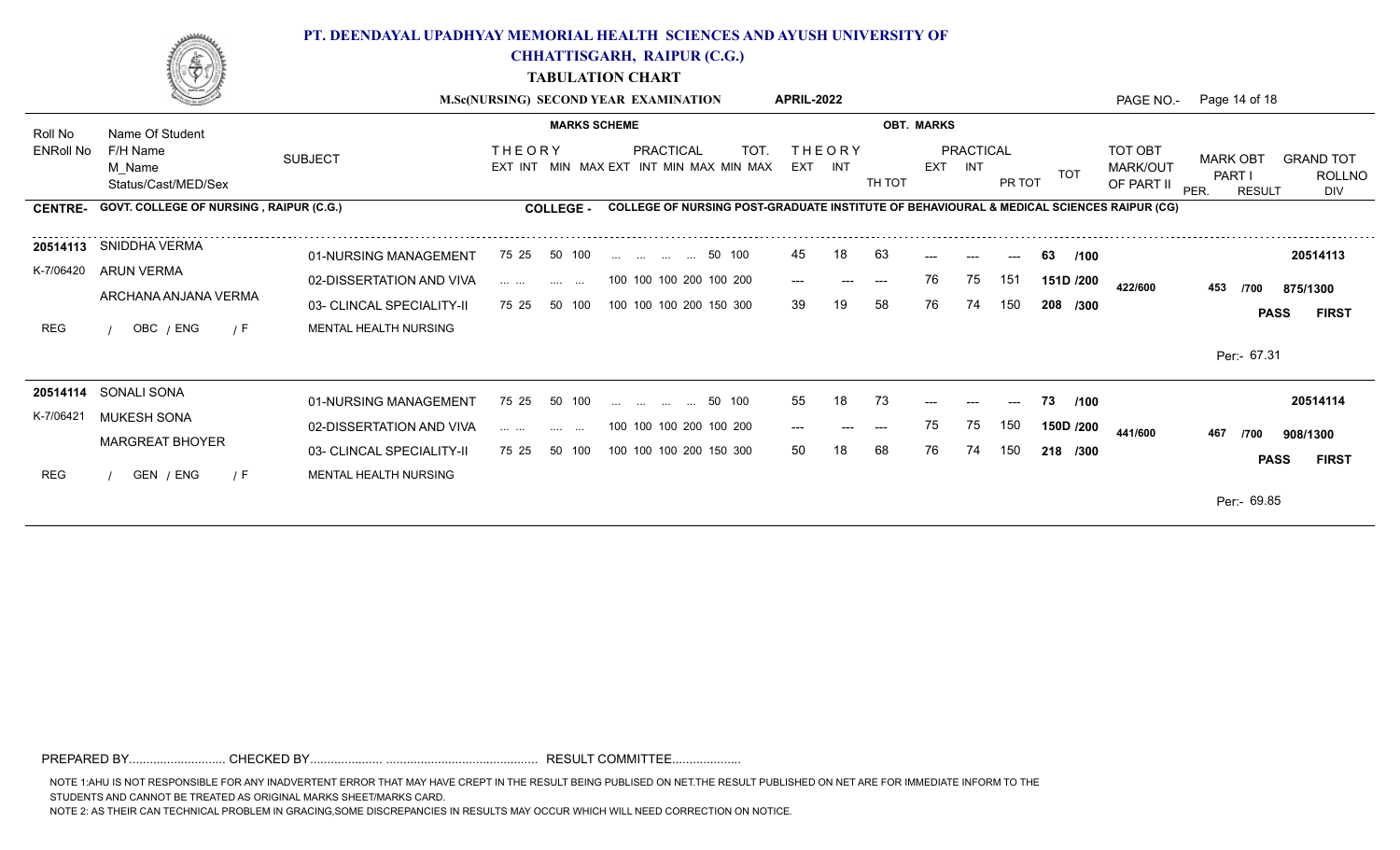

**CHHATTISGARH, RAIPUR (C.G.)**

**TABULATION CHART**

|                  |                                                       |                                                       |                                                                                                                                                                                                                                                                                                                                                                                                                                                                                                                      | M.Sc(NURSING) SECOND YEAR EXAMINATION                                          | <b>APRIL-2022</b>        |                   |                                |            | PAGE NO.-                         | Page 15 of 18                                                                                  |
|------------------|-------------------------------------------------------|-------------------------------------------------------|----------------------------------------------------------------------------------------------------------------------------------------------------------------------------------------------------------------------------------------------------------------------------------------------------------------------------------------------------------------------------------------------------------------------------------------------------------------------------------------------------------------------|--------------------------------------------------------------------------------|--------------------------|-------------------|--------------------------------|------------|-----------------------------------|------------------------------------------------------------------------------------------------|
| Roll No          | Name Of Student                                       |                                                       |                                                                                                                                                                                                                                                                                                                                                                                                                                                                                                                      | <b>MARKS SCHEME</b>                                                            |                          | <b>OBT. MARKS</b> |                                |            |                                   |                                                                                                |
| <b>ENRoll No</b> | F/H Name<br>M Name<br>Status/Cast/MED/Sex             | <b>SUBJECT</b>                                        | <b>THEORY</b>                                                                                                                                                                                                                                                                                                                                                                                                                                                                                                        | <b>PRACTICAL</b><br>TOT.<br>EXT INT MIN MAX EXT INT MIN MAX MIN MAX            | <b>THEORY</b><br>EXT INT | TH TOT            | PRACTICAL<br>EXT INT<br>PR TOT | TOT        | TOT OBT<br>MARK/OUT<br>OF PART II | <b>MARK OBT</b><br><b>GRAND TOT</b><br>PART I<br><b>ROLLNO</b><br>PER.<br><b>RESULT</b><br>DIV |
| <b>CENTRE-</b>   | P.G. COLLEGE OF NURSING HOSPITAL SECTOR BHILAI (C.G.) |                                                       | <b>COLLEGE -</b>                                                                                                                                                                                                                                                                                                                                                                                                                                                                                                     | C.M. NURSING INSTITUTE NEHRU NAGAR, BHILAI (C.G.)                              |                          |                   |                                |            |                                   |                                                                                                |
|                  | 20514025 NANGESHWARI KASHYAP                          | 01-NURSING MANAGEMENT                                 | 75 25<br>50 100                                                                                                                                                                                                                                                                                                                                                                                                                                                                                                      | 50 100                                                                         | 56<br>18                 | 74                |                                | /100<br>74 |                                   | 20514025                                                                                       |
| K-7/06332        | <b>DWARIKA PRASAD</b><br>RAMKUMARI                    | 02-DISSERTATION AND VIVA                              | $\mathbf{1} \cdot \mathbf{1} \cdot \mathbf{1} \cdot \mathbf{1} \cdot \mathbf{1} \cdot \mathbf{1} \cdot \mathbf{1} \cdot \mathbf{1} \cdot \mathbf{1} \cdot \mathbf{1} \cdot \mathbf{1} \cdot \mathbf{1} \cdot \mathbf{1} \cdot \mathbf{1} \cdot \mathbf{1} \cdot \mathbf{1} \cdot \mathbf{1} \cdot \mathbf{1} \cdot \mathbf{1} \cdot \mathbf{1} \cdot \mathbf{1} \cdot \mathbf{1} \cdot \mathbf{1} \cdot \mathbf{1} \cdot \mathbf{1} \cdot \mathbf{1} \cdot \mathbf{1} \cdot \mathbf{$<br>and the state of the state. | 100 100 100 200 100 200                                                        | $---$<br>$---$           | 72<br>$---$       | 148<br>76.                     | 148 /200   | 441/600                           | 499<br>/700<br>940/1300                                                                        |
| <b>REG</b>       | OBC / ENG<br>/ F                                      | 03- CLINCAL SPECIALITY-II<br>MEDICAL SURGICAL NURSING | 75 25<br>50 100                                                                                                                                                                                                                                                                                                                                                                                                                                                                                                      | 100 100 100 200 150 300                                                        | 53                       | 71<br>70          | 148<br>78                      | 219 /300   |                                   | <b>PASS</b><br><b>FIRST</b>                                                                    |
|                  |                                                       |                                                       |                                                                                                                                                                                                                                                                                                                                                                                                                                                                                                                      |                                                                                |                          |                   |                                |            |                                   | Per:- 72.31                                                                                    |
|                  | 20514026 PUSHPA PATLEY                                | 01-NURSING MANAGEMENT                                 | 50 100<br>75 25                                                                                                                                                                                                                                                                                                                                                                                                                                                                                                      | 50 100<br>the company of the company<br><b>Section</b><br>$\sim$ $\sim$ $\sim$ | 39<br>18                 | 57                | $---$                          | 1100<br>57 |                                   | 20514026                                                                                       |
| K-7/06333        | <b>DINESH RAM PATLEY</b><br><b>SHIV KUMARI</b>        | 02-DISSERTATION AND VIVA                              |                                                                                                                                                                                                                                                                                                                                                                                                                                                                                                                      | 100 100 100 200 100 200                                                        | $---$<br>---             | 76<br>$---$       | 152<br>76                      | 152D /200  | 423/600                           | 496<br>/700<br>919/1300                                                                        |
| <b>REG</b>       | SC<br>/ ENG<br>/ F                                    | 03- CLINCAL SPECIALITY-II<br>MEDICAL SURGICAL NURSING | 50 100<br>75 25                                                                                                                                                                                                                                                                                                                                                                                                                                                                                                      | 100 100 100 200 150 300                                                        | 46                       | 64<br>78          | 72.<br>50                      | 214 /300   |                                   | <b>PASS</b><br><b>FIRST</b>                                                                    |
|                  |                                                       |                                                       |                                                                                                                                                                                                                                                                                                                                                                                                                                                                                                                      |                                                                                |                          |                   |                                |            |                                   | Per:- 70.69                                                                                    |
|                  | 20514028 SUSHILA SAHU                                 | 01-NURSING MANAGEMENT                                 | 50 100<br>75 25                                                                                                                                                                                                                                                                                                                                                                                                                                                                                                      | 50 100<br>$\mathbf{r}$ . The state of $\mathbf{r}$                             | 39<br>20                 | 59                |                                | 59<br>/100 |                                   | 20514028                                                                                       |
| K-7/06335        | JAYRAM SAHU                                           | 02-DISSERTATION AND VIVA                              | .<br><b>Service</b>                                                                                                                                                                                                                                                                                                                                                                                                                                                                                                  | 100 100 100 200 100 200                                                        | $---$<br>---             | 74<br>---         | 72<br>146                      | 146 /200   | 415/600                           | 438<br>/700<br>853/1300                                                                        |
| <b>REG</b>       | <b>GANGOTRI SAHU</b>                                  | 03- CLINCAL SPECIALITY-II                             | 50 100<br>75 25                                                                                                                                                                                                                                                                                                                                                                                                                                                                                                      | 100 100 100 200 150 300                                                        | 41<br>20                 | 61<br>74          | 75<br>149                      | 210 /300   |                                   | <b>PASS</b><br><b>FIRST</b>                                                                    |
|                  | OBC / ENG<br>/ F                                      | MEDICAL SURGICAL NURSING                              |                                                                                                                                                                                                                                                                                                                                                                                                                                                                                                                      |                                                                                |                          |                   |                                |            |                                   | Per:- 65.62                                                                                    |
|                  |                                                       |                                                       |                                                                                                                                                                                                                                                                                                                                                                                                                                                                                                                      |                                                                                |                          |                   |                                |            |                                   |                                                                                                |

PREPARED BY............................ CHECKED BY..................... ............................................ RESULT COMMITTEE....................

NOTE 1:AHU IS NOT RESPONSIBLE FOR ANY INADVERTENT ERROR THAT MAY HAVE CREPT IN THE RESULT BEING PUBLISED ON NET.THE RESULT PUBLISHED ON NET ARE FOR IMMEDIATE INFORM TO THE

STUDENTS AND CANNOT BE TREATED AS ORIGINAL MARKS SHEET/MARKS CARD.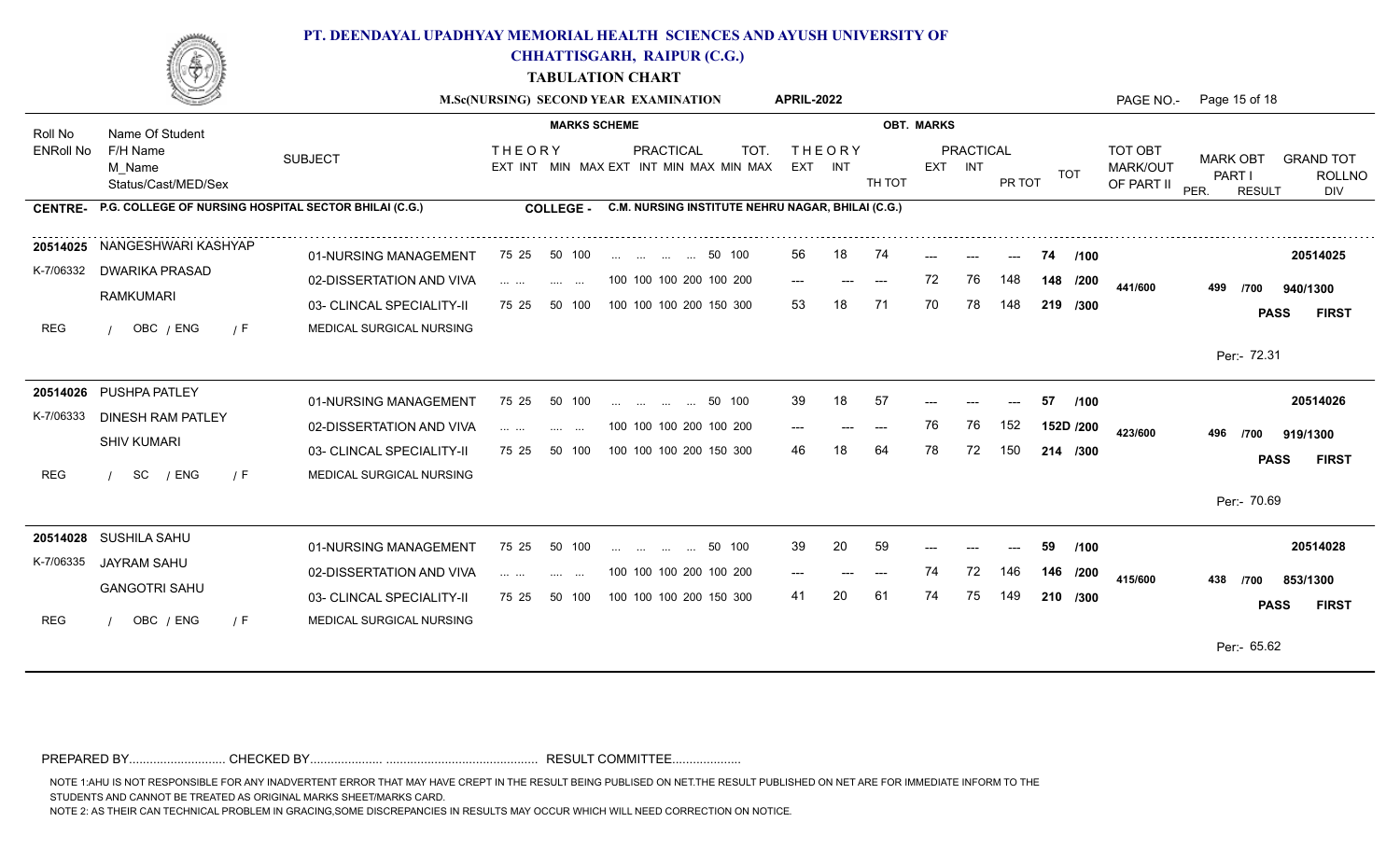

**CHHATTISGARH, RAIPUR (C.G.)**

**TABULATION CHART**

|                  |                                                               |                                                  | M.Sc(NURSING) SECOND YEAR EXAMINATION                                                                                                                                                       |                                                                                                            | <b>APRIL-2022</b>                  |                                       | Page 16 of 18<br>PAGE NO.-                                                                                                                               |
|------------------|---------------------------------------------------------------|--------------------------------------------------|---------------------------------------------------------------------------------------------------------------------------------------------------------------------------------------------|------------------------------------------------------------------------------------------------------------|------------------------------------|---------------------------------------|----------------------------------------------------------------------------------------------------------------------------------------------------------|
| Roll No          | Name Of Student                                               |                                                  | <b>MARKS SCHEME</b>                                                                                                                                                                         |                                                                                                            |                                    | <b>OBT. MARKS</b>                     |                                                                                                                                                          |
| <b>ENRoll No</b> | F/H Name<br>M Name<br>Status/Cast/MED/Sex                     | <b>SUBJECT</b>                                   | <b>THEORY</b>                                                                                                                                                                               | <b>PRACTICAL</b><br><b>TOT</b><br>EXT INT MIN MAX EXT INT MIN MAX MIN MAX                                  | <b>THEORY</b><br>EXT INT<br>TH TOT | PRACTICAL<br>EXT INT<br>тот<br>PR TOT | <b>TOT OBT</b><br><b>MARK OBT</b><br><b>GRAND TOT</b><br><b>MARK/OUT</b><br><b>PART I</b><br><b>ROLLNO</b><br>OF PART II<br>PER.<br><b>RESULT</b><br>DIV |
|                  | CENTRE- P.G. COLLEGE OF NURSING HOSPITAL SECTOR BHILAI (C.G.) |                                                  | COLLEGE -                                                                                                                                                                                   | C.M. NURSING INSTITUTE NEHRU NAGAR, BHILAI (C.G.)                                                          |                                    |                                       |                                                                                                                                                          |
|                  | 20514172 MRIGYA SOLOMAN                                       | 01-NURSING MANAGEMENT                            | 50 100<br>75 25                                                                                                                                                                             | 50 100                                                                                                     | 58<br>19<br>-77                    | 77<br>/100<br>$---$                   | 20514172                                                                                                                                                 |
| K-7/06479        | VIRENDRA KUMAR SOLOMAN                                        | 02-DISSERTATION AND VIVA                         | and their<br><b>Service Contract</b>                                                                                                                                                        | 100 100 100 200 100 200                                                                                    | $---$<br>$---$<br>$---$            | 79<br>72<br>151<br>151D /200          | 463/600<br>528<br>/700<br>991/1300                                                                                                                       |
|                  | SANJEETA SOLOMAN                                              | 03- CLINCAL SPECIALITY-II                        | 50 100<br>75 25                                                                                                                                                                             | 100 100 100 200 150 300                                                                                    | 78<br>59                           | 79<br>78<br>157<br>235D /300          | <b>PASS</b><br><b>FIRST</b>                                                                                                                              |
| REG              | GEN / ENG<br>/ F                                              | OBSTETRICAL AND<br><b>GYNAECOLOGICAL NURSING</b> |                                                                                                                                                                                             |                                                                                                            |                                    |                                       | Per:- 76.23                                                                                                                                              |
|                  | 20514173 PRATIBHA AGRAWAL                                     |                                                  |                                                                                                                                                                                             |                                                                                                            |                                    |                                       |                                                                                                                                                          |
| K-7/06480        | GYANCHAND AGRAWAL                                             | 01-NURSING MANAGEMENT                            | 75 25<br>50 100                                                                                                                                                                             | 50 100<br>and the same of the same                                                                         | 39<br>18<br>-57                    | 57<br>/100                            | 20514173                                                                                                                                                 |
|                  | SUSHEELA AGRAWAL                                              | 02-DISSERTATION AND VIVA                         | $\label{eq:1} \mathbf{1}_{\mathbf{1}}\mathbf{1}_{\mathbf{2}}\mathbf{1}_{\mathbf{3}}\cdots\mathbf{1}_{\mathbf{4}}\mathbf{1}_{\mathbf{4}}\mathbf{1}_{\mathbf{5}}$<br><b>Service</b><br>$\sim$ | 100 100 100 200 100 200                                                                                    | $---$<br>$---$<br>---              | 152<br>78<br>74<br>152D /200          | 428/600<br>428<br>856/1300<br>/700                                                                                                                       |
|                  |                                                               | 03- CLINCAL SPECIALITY-II                        | 75 25<br>50 100                                                                                                                                                                             | 100 100 100 200 150 300                                                                                    | 53<br>71                           | 78<br>70<br>148<br>219 /300           | <b>PASS</b><br><b>FIRST</b>                                                                                                                              |
| <b>REG</b>       | GEN / ENG<br>$\sqrt{F}$                                       | OBSTETRICAL AND<br><b>GYNAECOLOGICAL NURSING</b> |                                                                                                                                                                                             |                                                                                                            |                                    |                                       | Per:- 65.85                                                                                                                                              |
|                  | 20514174 RAZIYA BEGAM                                         | 01-NURSING MANAGEMENT                            | 50 100<br>75 25                                                                                                                                                                             | 50 100<br>$\mathbf{r}$ and $\mathbf{r}$ and $\mathbf{r}$<br>$\mathbf{r}$ and $\mathbf{r}$ and $\mathbf{r}$ | 65<br>46<br>19                     | 65<br>/100                            | 20514174                                                                                                                                                 |
| K-7/06481        | <b>IDARISH AHAMAD</b>                                         | 02-DISSERTATION AND VIVA                         | $\mathcal{L}_{\mathcal{A}}$ , $\mathcal{L}_{\mathcal{A}}$ , $\mathcal{L}_{\mathcal{A}}$ ,<br><b>Contract Contract</b>                                                                       | 100 100 100 200 100 200                                                                                    | $---$                              | 78<br>79<br>157<br>157D /200          | 451/600<br>508<br>959/1300<br>/700                                                                                                                       |
|                  | <b>AKTARI BEGAM</b>                                           | 03- CLINCAL SPECIALITY-II                        | 50 100<br>75 25                                                                                                                                                                             | 100 100 100 200 150 300                                                                                    | 76<br>58<br>18                     | 80<br>73<br>153<br>229D /300          | <b>FIRST</b><br><b>PASS</b>                                                                                                                              |
| REG              | GEN / ENG<br>/ F                                              | OBSTETRICAL AND<br>GYNAECOLOGICAL NURSING        |                                                                                                                                                                                             |                                                                                                            |                                    |                                       | Per:- 73.77                                                                                                                                              |

PREPARED BY............................ CHECKED BY..................... ............................................ RESULT COMMITTEE....................

NOTE 1:AHU IS NOT RESPONSIBLE FOR ANY INADVERTENT ERROR THAT MAY HAVE CREPT IN THE RESULT BEING PUBLISED ON NET.THE RESULT PUBLISHED ON NET ARE FOR IMMEDIATE INFORM TO THE

STUDENTS AND CANNOT BE TREATED AS ORIGINAL MARKS SHEET/MARKS CARD.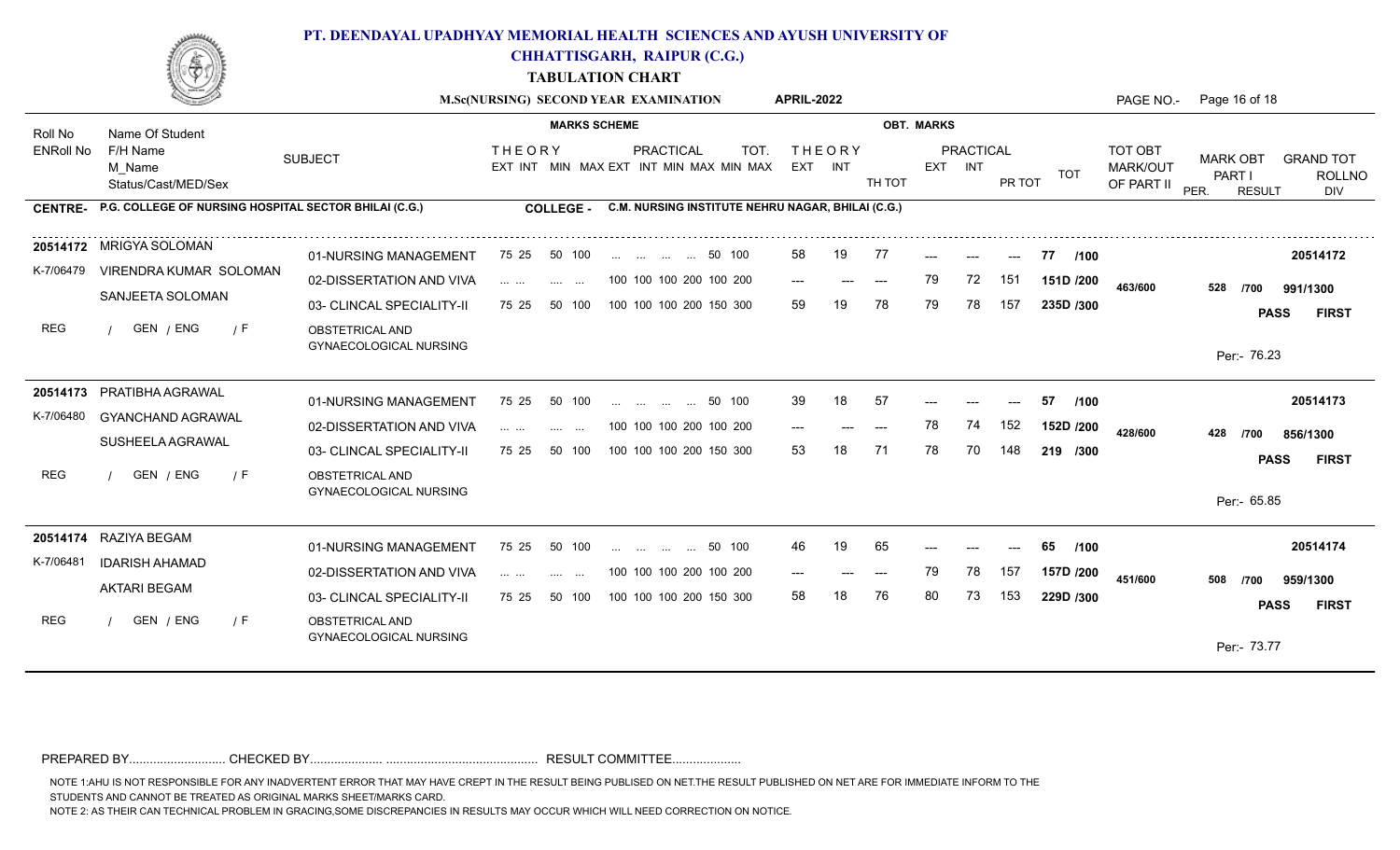

**CHHATTISGARH, RAIPUR (C.G.)**

**TABULATION CHART**

|                  |                                                               |                                                   |                                                                                          | M.Sc(NURSING) SECOND YEAR EXAMINATION                               | <b>APRIL-2022</b>                  |                   |                      |        |            |                                   | PAGE NO.- Page 17 of 18                            |                                          |
|------------------|---------------------------------------------------------------|---------------------------------------------------|------------------------------------------------------------------------------------------|---------------------------------------------------------------------|------------------------------------|-------------------|----------------------|--------|------------|-----------------------------------|----------------------------------------------------|------------------------------------------|
| Roll No          | Name Of Student                                               |                                                   | <b>MARKS SCHEME</b>                                                                      |                                                                     |                                    | <b>OBT. MARKS</b> |                      |        |            |                                   |                                                    |                                          |
| <b>ENRoll No</b> | F/H Name<br>M Name<br>Status/Cast/MED/Sex                     | <b>SUBJECT</b>                                    | <b>THEORY</b>                                                                            | <b>PRACTICAL</b><br>TOT.<br>EXT INT MIN MAX EXT INT MIN MAX MIN MAX | THEORY<br>EXT INT                  | TH TOT            | PRACTICAL<br>EXT INT | PR TOT | TOT        | TOT OBT<br>MARK/OUT<br>OF PART II | <b>MARK OBT</b><br>PART I<br>PER.<br><b>RESULT</b> | <b>GRAND TOT</b><br><b>ROLLNO</b><br>DIV |
|                  | CENTRE- P.G. COLLEGE OF NURSING HOSPITAL SECTOR BHILAI (C.G.) |                                                   | <b>COLLEGE -</b>                                                                         | C.M. NURSING INSTITUTE NEHRU NAGAR, BHILAI (C.G.)                   |                                    |                   |                      |        |            |                                   |                                                    |                                          |
|                  | 20514228 DIVYA NIRMALKAR                                      | 01-NURSING MANAGEMENT                             | 50 100<br>75 25                                                                          | 50 100                                                              | 25<br>19                           | 44                |                      |        | /100       |                                   |                                                    | 20514228                                 |
| K-7/06535        | SURESH NIRMALKAR<br><b>TARUNA NIRMALKAR</b>                   | 02-DISSERTATION AND VIVA                          | $\mathbf{r}$ . The set of $\mathbf{r}$<br><b>Contract Contract</b>                       | 100 100 100 200 100 200                                             | $---$<br>$\qquad \qquad -\qquad -$ | $---$             | 72<br>72             | 144    | 144 /200   | 380/600                           | 450<br>/700                                        | 830/1300                                 |
| <b>REG</b>       | OBC / ENG<br>$\sqrt{F}$                                       | 03- CLINCAL SPECIALITY-II<br>CHILD HEALTH NURSING | 75 25<br>50 100                                                                          | 100 100 100 200 150 300                                             | 28                                 |                   | 75                   | 145    | 192 /300   |                                   |                                                    | <b>FAIL</b>                              |
|                  |                                                               |                                                   |                                                                                          |                                                                     |                                    |                   |                      |        |            |                                   | Per:-                                              |                                          |
| 20514229 NEELAM  |                                                               | 01-NURSING MANAGEMENT                             | 75 25<br>50 100                                                                          | 50 100<br><b>Second State</b><br><b>Contract Contract</b>           | 34<br>18                           | 52                |                      |        | 52<br>/100 |                                   |                                                    | 20514229                                 |
| K-7/06536        | <b>HAR PRASAD</b><br><b>REWATI BAI</b>                        | 02-DISSERTATION AND VIVA                          | $\cdots$<br><b>Service</b>                                                               | 100 100 100 200 100 200                                             | $---$<br>---                       | $---$             | 72<br>74             | 146    | 146 /200   | 407/600                           | 458<br>/700                                        | 865/1300                                 |
| <b>REG</b>       | OBC / ENG<br>$\sqrt{F}$                                       | 03- CLINCAL SPECIALITY-II<br>CHILD HEALTH NURSING | 50 100<br>75 25                                                                          | 100 100 100 200 150 300                                             | 48                                 | 65                | 74<br>70             | 144    | 209 /300   |                                   |                                                    | <b>FIRST</b><br><b>PASS</b>              |
|                  |                                                               |                                                   |                                                                                          |                                                                     |                                    |                   |                      |        |            |                                   | Per:- 66.54                                        |                                          |
|                  | 20514230 SUMAN THAWAIT                                        | 01-NURSING MANAGEMENT                             | 75 25<br>50 100                                                                          | 50 100<br>المتناول التبني المتناولين                                | 57<br>17                           | 74                |                      | $---$  | /100<br>74 |                                   |                                                    | 20514230                                 |
| K-7/06537        | <b>MOHAN LAL</b>                                              | 02-DISSERTATION AND VIVA                          | $\mathbf{r}$ , $\mathbf{r}$ , $\mathbf{r}$ , $\mathbf{r}$<br><b>Contract</b><br>$\cdots$ | 100 100 100 200 100 200                                             | $---$<br>$---$                     | $---$             | 74                   | 144    | 144 /200   | 433/600                           | 492<br>/700                                        | 925/1300                                 |
|                  | UTTRA BAI                                                     | 03- CLINCAL SPECIALITY-II                         | 75 25<br>50 100                                                                          | 100 100 100 200 150 300                                             | 55<br>17                           | 72                | 68<br>75             | 143    | 215 /300   |                                   |                                                    | <b>PASS</b><br><b>FIRST</b>              |
| <b>REG</b>       | OBC / ENG<br>$\sqrt{F}$                                       | CHILD HEALTH NURSING                              |                                                                                          |                                                                     |                                    |                   |                      |        |            |                                   | Per:- 71.15                                        |                                          |
|                  |                                                               |                                                   |                                                                                          |                                                                     |                                    |                   |                      |        |            |                                   |                                                    |                                          |

PREPARED BY............................ CHECKED BY..................... ............................................ RESULT COMMITTEE....................

NOTE 1:AHU IS NOT RESPONSIBLE FOR ANY INADVERTENT ERROR THAT MAY HAVE CREPT IN THE RESULT BEING PUBLISED ON NET.THE RESULT PUBLISHED ON NET ARE FOR IMMEDIATE INFORM TO THE

STUDENTS AND CANNOT BE TREATED AS ORIGINAL MARKS SHEET/MARKS CARD.